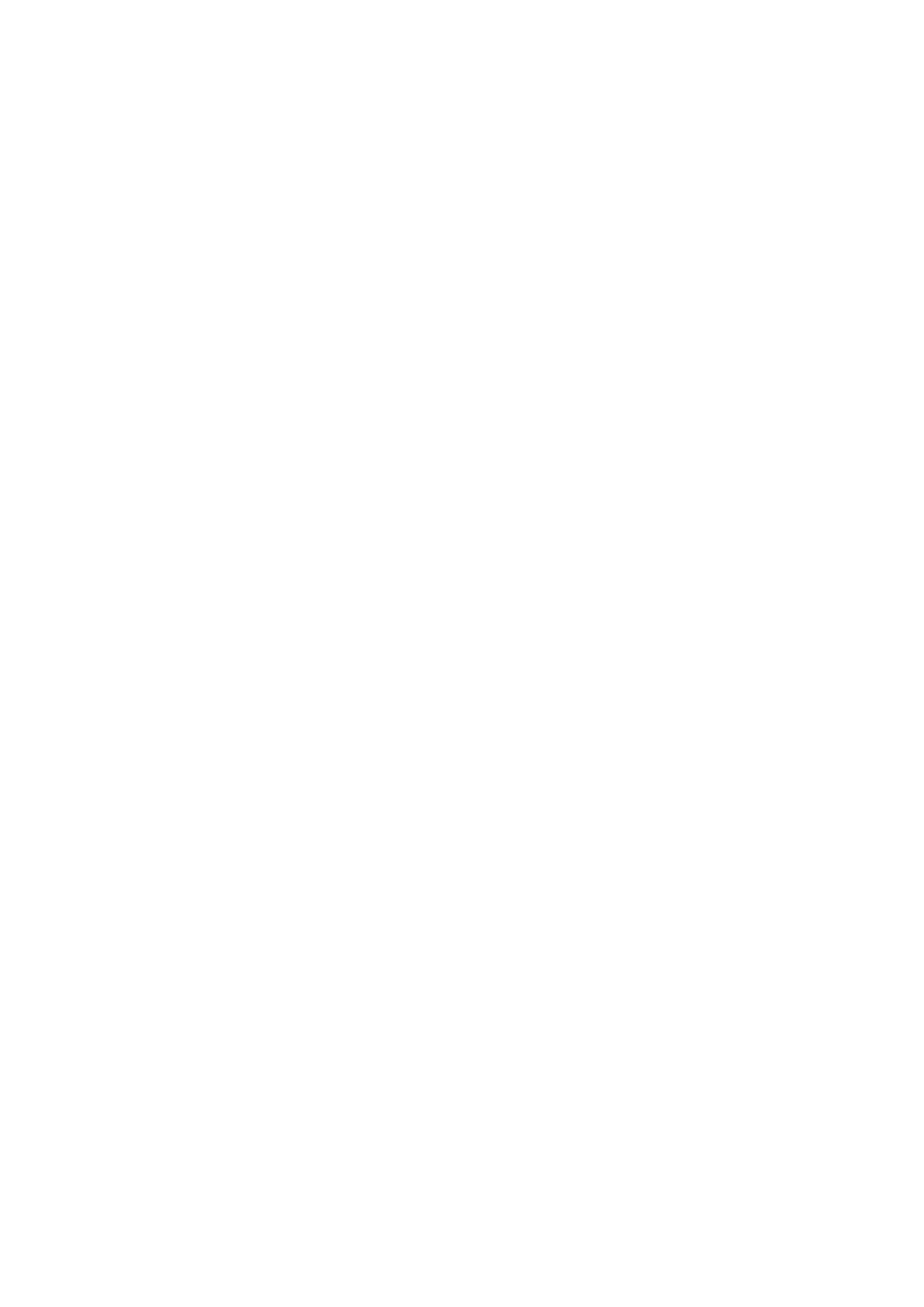# Dialogues on the New Physics:

*Complexity and Nonlinearity in Nature*

By J. R. Croca

Cambridge **Scholars** Publishing

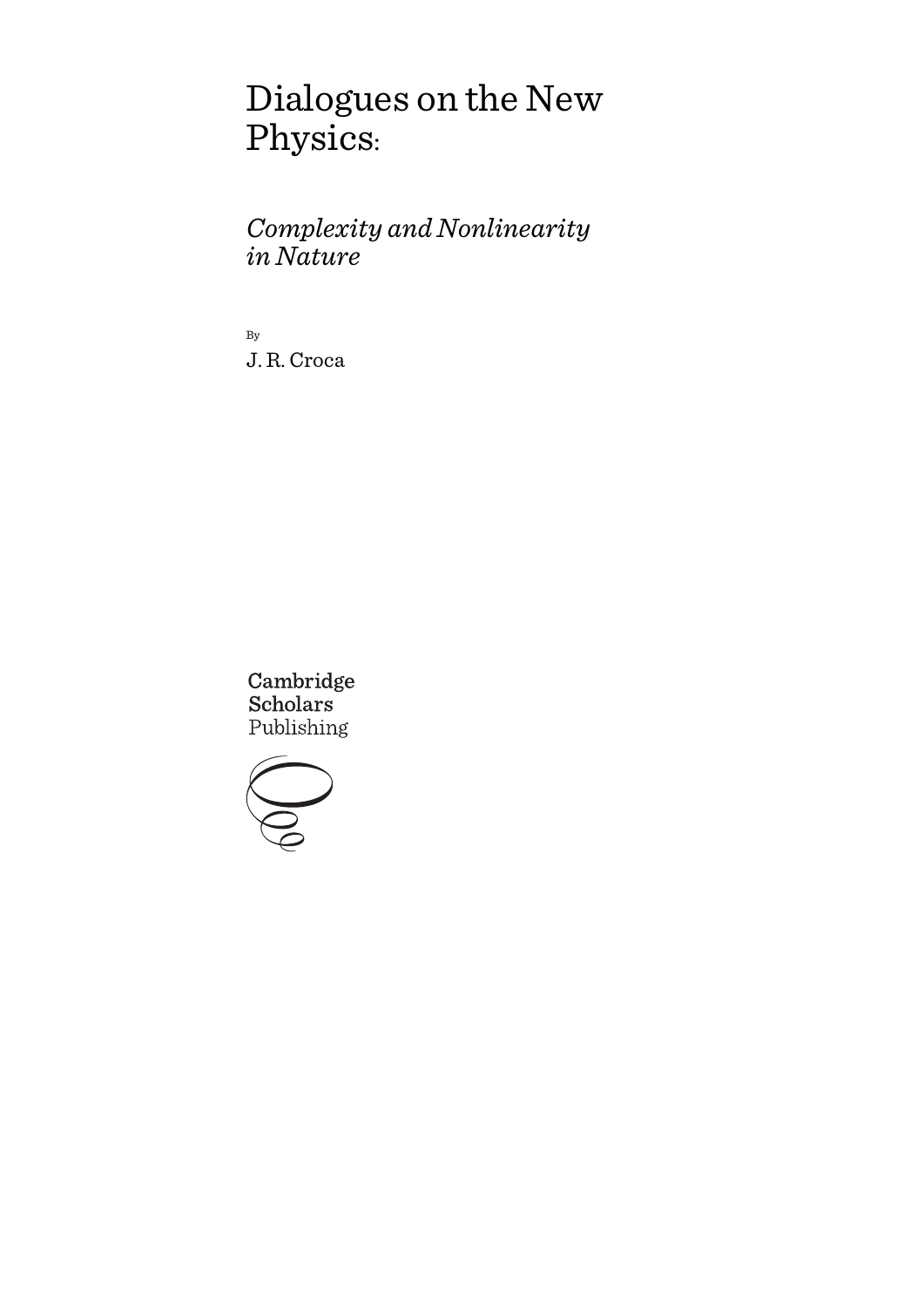Dialogues on the New Physics: Complexity and Nonlinearity in Nature

By J. R. Croca

This book first published 2020

Cambridge Scholars Publishing

Lady Stephenson Library, Newcastle upon Tyne, NE6 2PA, UK

British Library Cataloguing in Publication Data A catalogue record for this book is available from the British Library

Copyright © 2020 by J. R. Croca

All rights for this book reserved. No part of this book may be reproduced, stored in a retrieval system, or transmitted, in any form or by any means, electronic, mechanical, photocopying, recording or otherwise, without the prior permission of the copyright owner.

ISBN (10): 1-5275-4137-1 ISBN (13): 978-1-5275-4137-5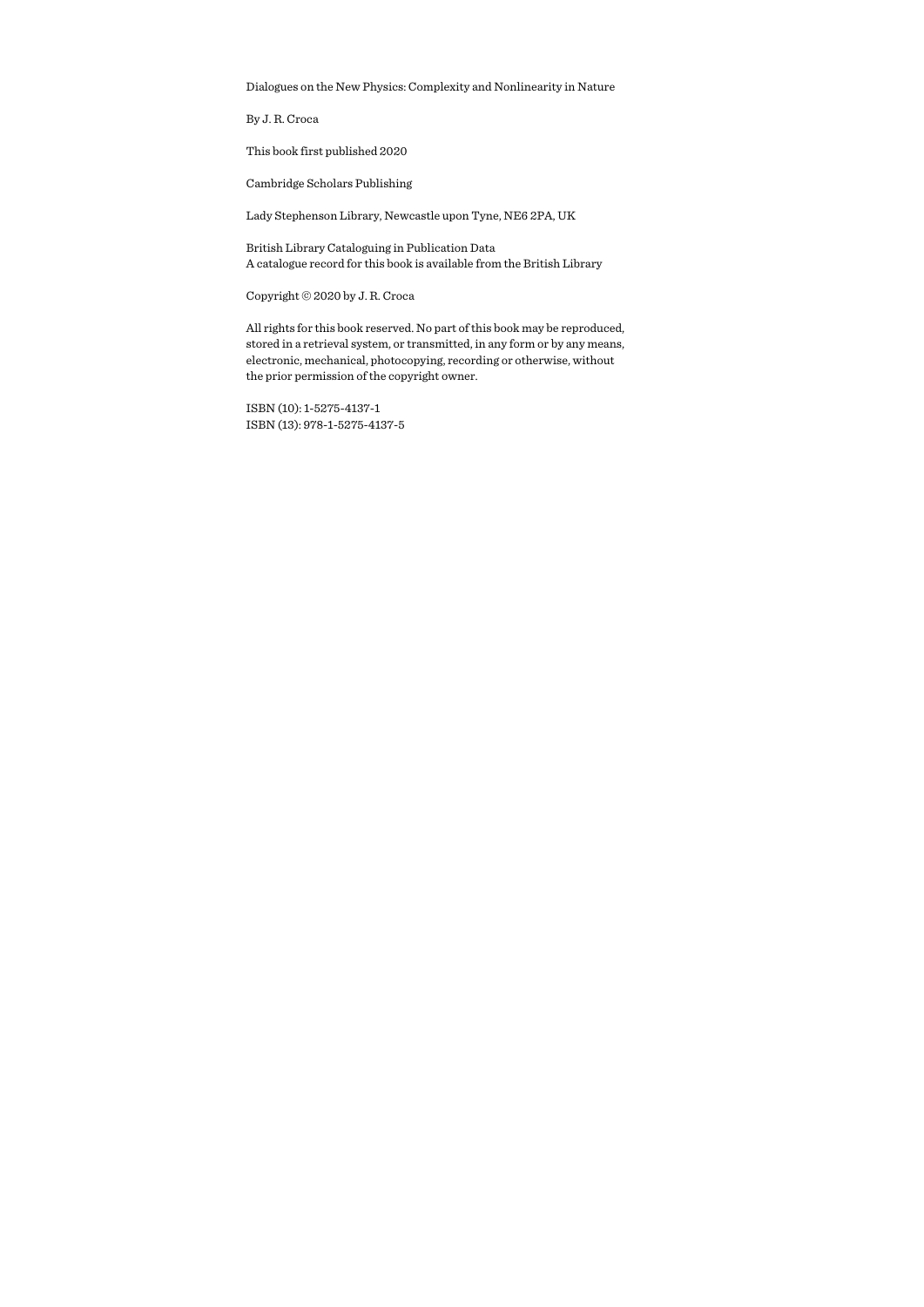This work is dedicated:

– To the young, generous and enterprising spirits, freed from dogmatic, obscure and conservative prejudices.

– To all those who recognize the profound interdependence between the complex entities in which the human being is included, and for that reason give priority to cooperation rather than aggression.

These are, in fact, the builders of the true progress of mankind.

To my granddaughter Teresa

J. R. Croca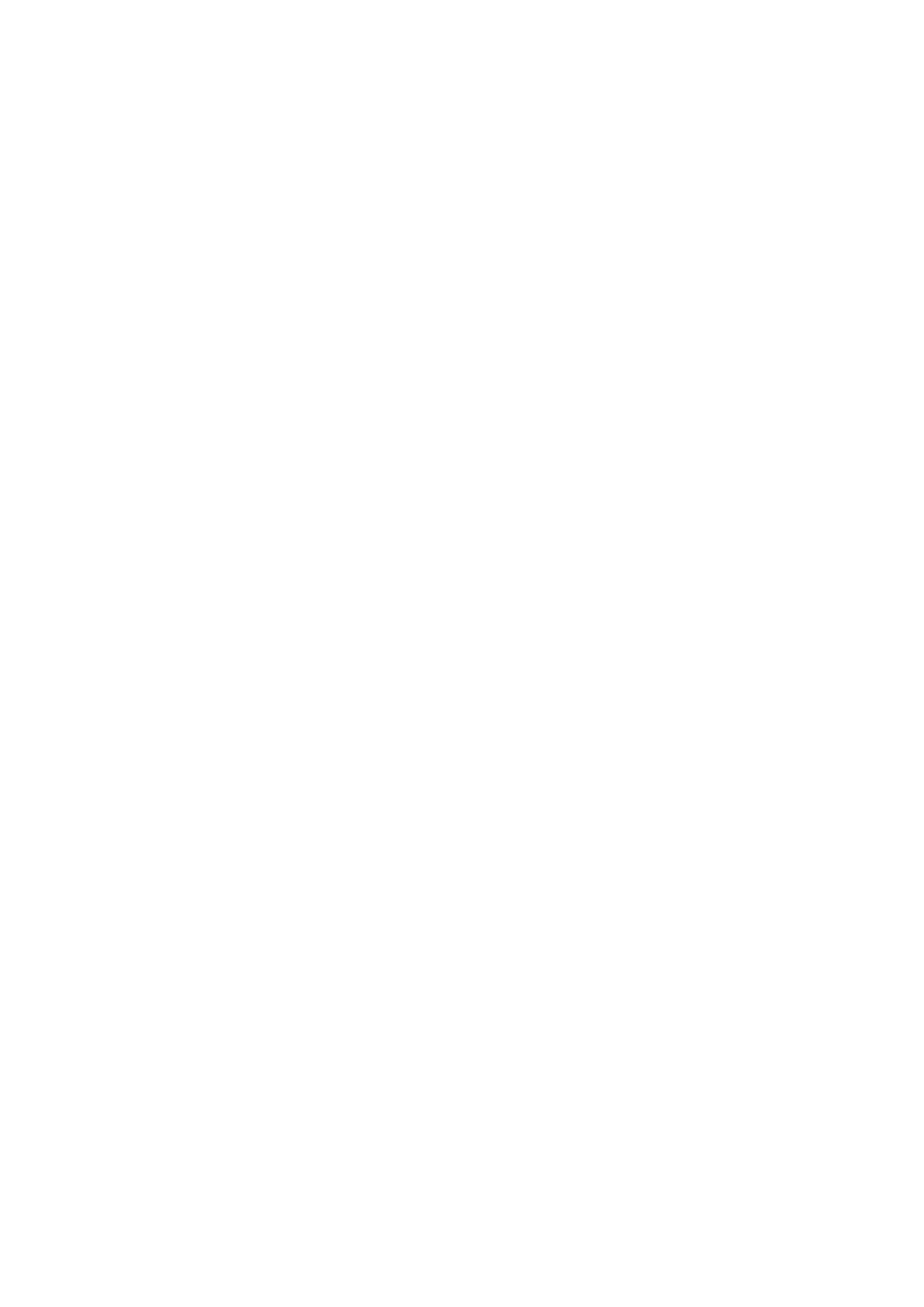# **CONTENTS**

| Science until the Beginning of the Twenty-first Century |  |
|---------------------------------------------------------|--|
|                                                         |  |
|                                                         |  |
| <b>The New Physics</b>                                  |  |
|                                                         |  |
|                                                         |  |
|                                                         |  |
|                                                         |  |
| <b>Some Applications of the New Physics</b>             |  |
|                                                         |  |
|                                                         |  |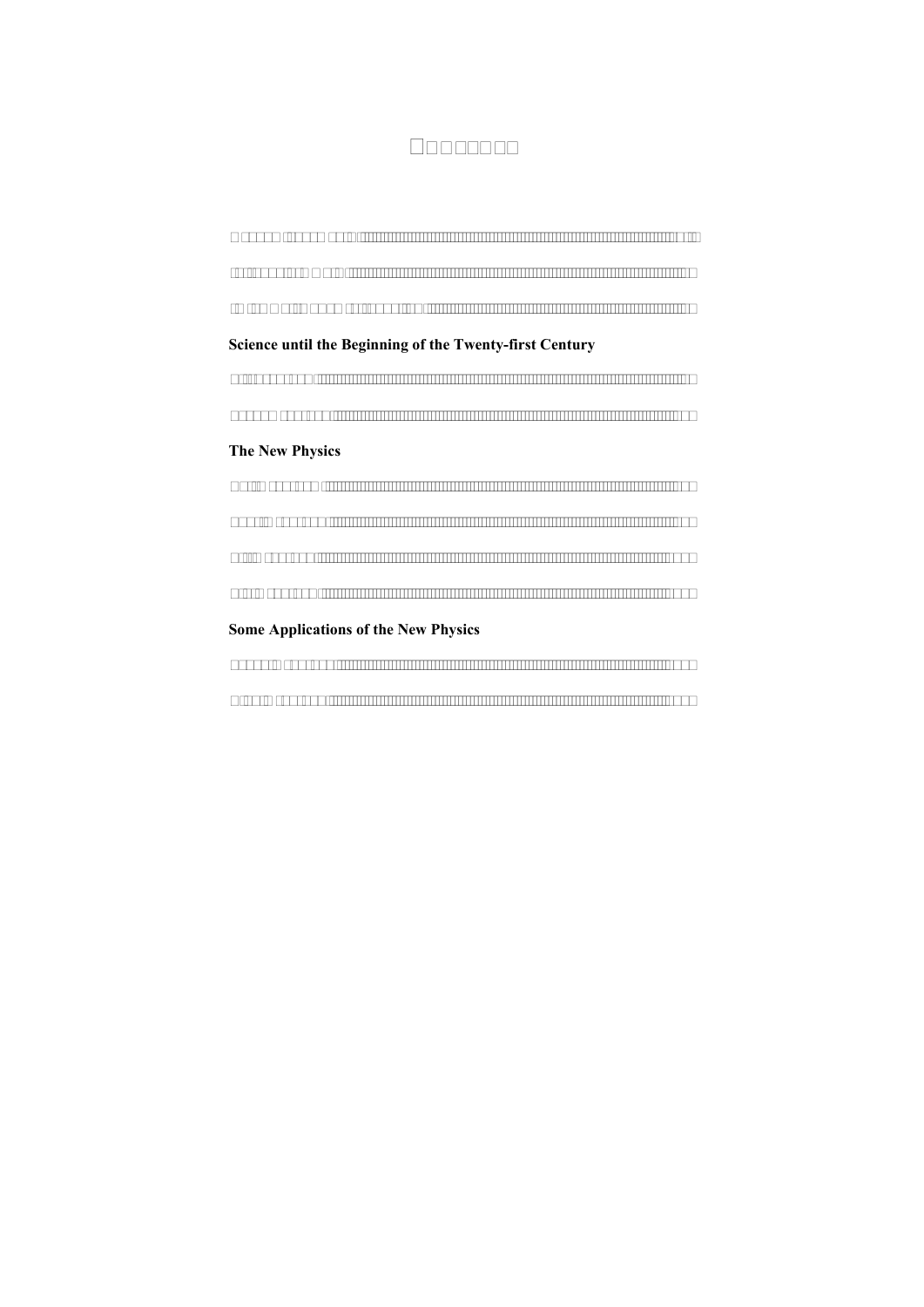#### ACKNOWLEDGEMENTS

The development of the ideas that gave rise to this book was mainly due to the close and enthusiastic cooperation of the members of the research group designated as the Lisbon School of Eurhythmic Physics, inspired by Professor J. Andrade e Silva, disciple of Louis de Broglie, of whom we consider ourselves followers. I take this opportunity to thank Professors Rui N. Moreira, Amaro Rica da Silva, Mário Gatta (in particular for kindly reviewing the text), Pedro Alves, Gildo Magalhães, Ricardo Salomão, Dr. Maria Manuela Silva, Postdocs Gil Costa, João Cordovil, A. Cardoso, Paulo Castro, Muriel Padua, Drs. Mazzola and P. Neves and the researcher Jonathan Tannenbaum, for the motivating and fruitful discussions, and most of all for their constant encouragement and friendly support. I also want to thank the late Professor Eduardo Chitas for our interesting discussions and also for suggesting the word 'acron' as the proper designation for the highly energetic and extremely localised region of the complex particle.

I also want to thank Professor Olga Pombo on behalf of all the members of the Centre for Philosophy of Science of the University of Lisbon, where I've always found an extremely welcoming medium and a genuine interest in the search for knowledge. I would also like to express my gratitude to the Faculty of Sciences of the University of Lisbon and its Department of Physics for the support given to me. I also want to express my appreciation to my colleagues and friends from "The Reason" academic chair for their help, and above all, for their profound motivation in promoting reason. To all the members of the Interdisciplinary Discussion Group I would like to express my sincere thanks for their support and for the very interesting discussions we have been sharing. To my son, J. Alexandre Croca, I would like to express my deep appreciation for his many and important contributions to the development of the new physics, as well as for his generosity and permanent support. A last word of deep gratitude to my family, and especially my daughter Miriam and my grandson Jose.

Finally, I would like to take this opportunity to publicly express once again all my recognition to Maria Odete for her ever-present and loving support in this difficult saga of the demand for truth.

The author thanks the enthusiastic cooperation of the Portuguese editor Francisco Abreu who greatly contributed to improve the presentation of the book. The research leading to the final elaboration of this book was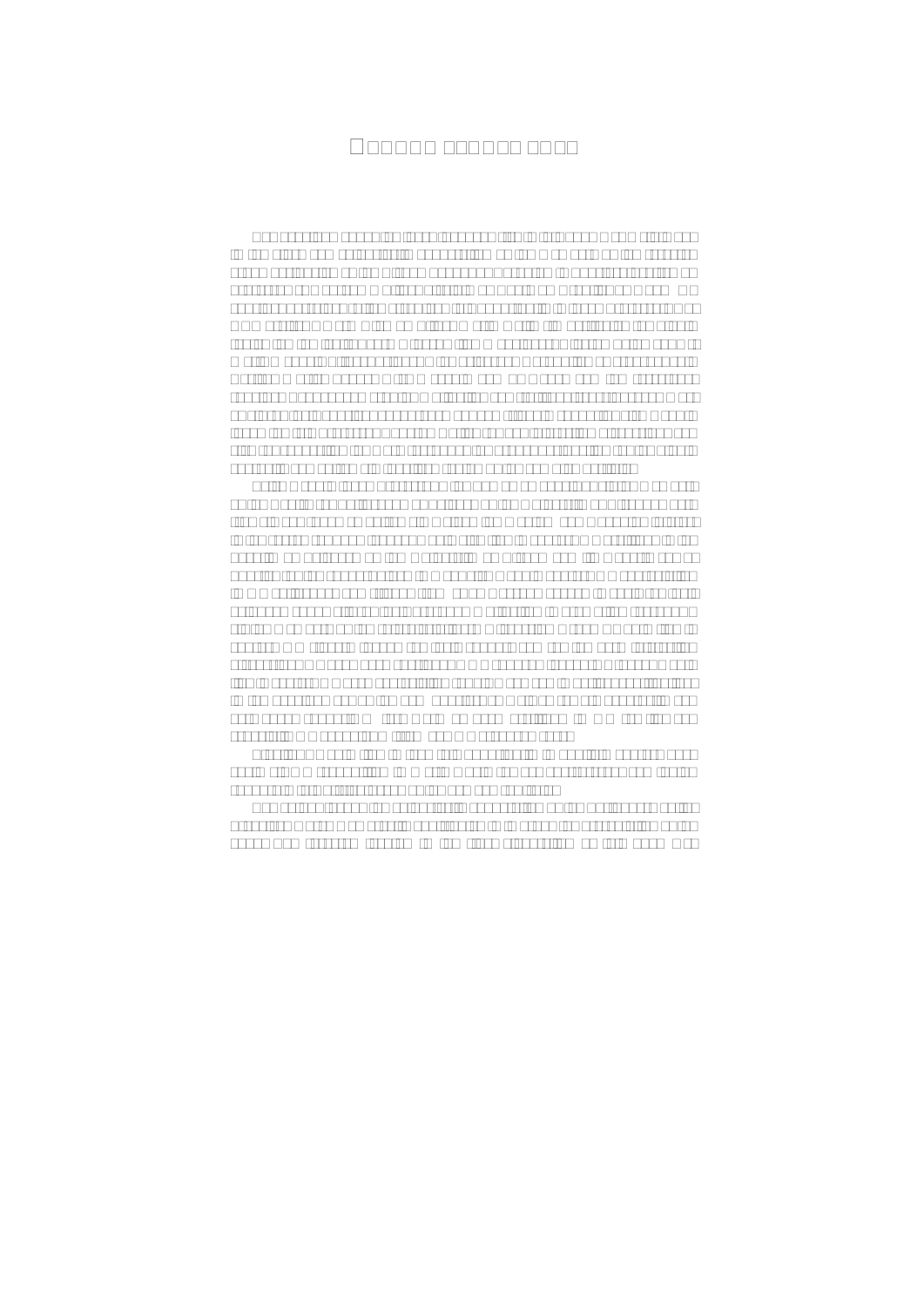developed at the Centre for Philosophy of Sciences of the University of Lisbon with the support and approval of the Faculty of Sciences and Technology.

The author also wants to thank the kind and enthusiastic cooperation of the translator Jose Almeida.

I also would like to thank Gill Pavey of Wordhouse Writing Services for the efficient English proofreading of the manuscript.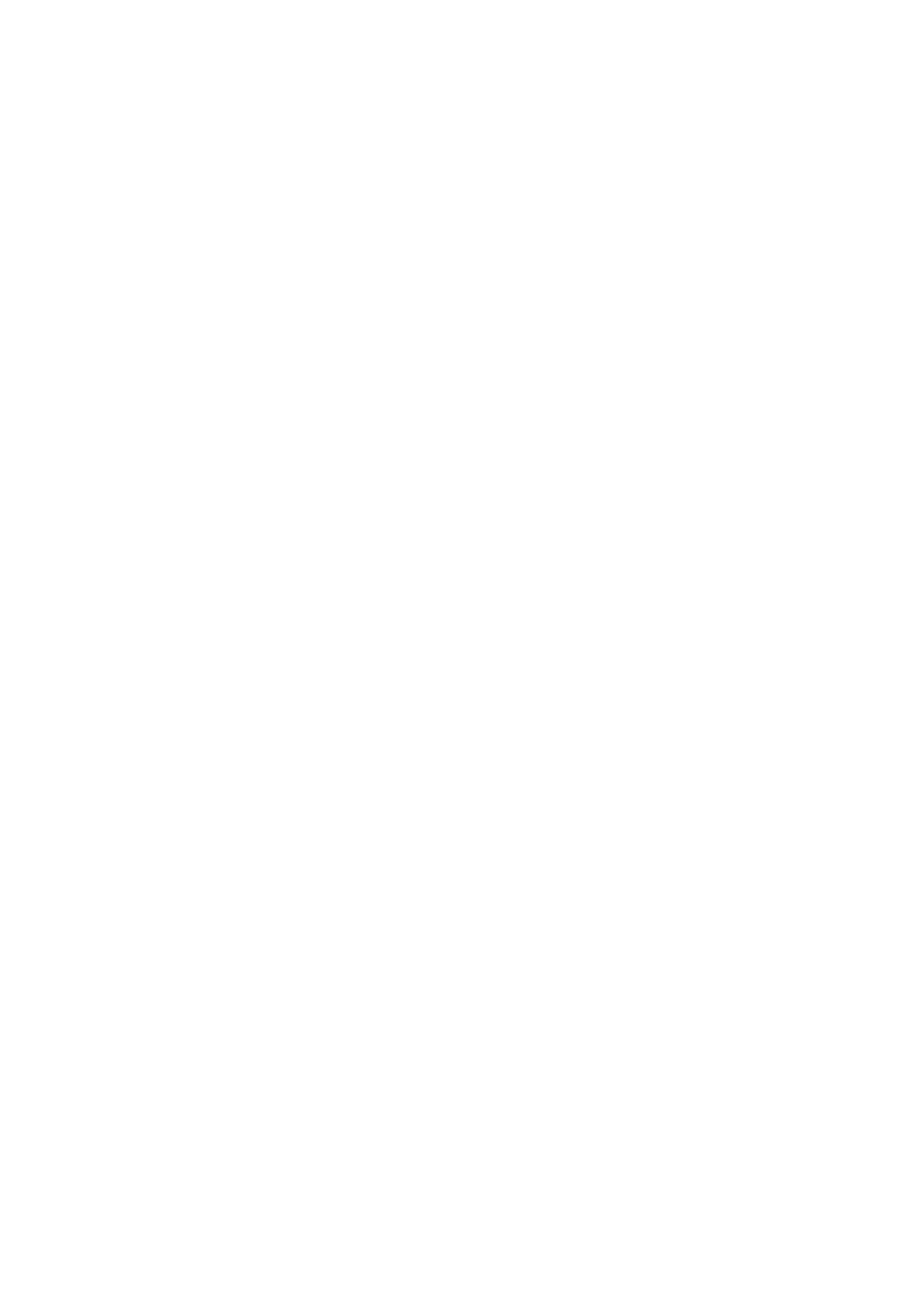#### INTRODUCTORY NOTE

The book that is now presented to the reader is the continuation of the previous Dialogues – *Dialogues on Quantum Physics, from Paradoxes to Nonlinearity*. 1

The first version of the Dialogues was mainly intended to present to the general public, not only a more simplified version from the formal point of view of the ideas contained in *Towards a Nonlinear Quantum Physics2* but also to develop with a little more detail certain historical and epistemological aspects related to the foundations of quantum physics.

Like the first volume, this second volume of *Dialogues – Dialogues on the New Physics, Complexity and Nonlinearity –* aims to bring to the general public in a relatively accessible way, even those people without great mathematical preparation, the ideas contained in the book *Eurhythmic Physics or Hyperphysics, the Unification of Physics*. 3 In this work, a proposal for a global and unifying view of physics is presented.

It's a new way of looking at nature, the physis, based on the organizational genetic principle of eurhythmy. In this perspective, traditional physics, quantum physics, relativistic physics and classical physics can be seen as a particular cases of the new relational physics of the complex and nonlinear. In addition, the new physics or eurhythmic physics also aims to build a bridge between those commonly called hard or exact sciences and the sciences that treat highly complex systems. From these, we can refer to the human and social sciences *–* psychology, sociology, economics, etc.

In these sciences, which deal essentially with complex systems, the whole is generally quite different from the sum of its constituent parts. Under these conditions, these systems are generally not susceptible to an adequate treatment within the traditional simplistic, linear and Cartesian conceptual framework.

<sup>1</sup> Croca, J. R. and Moreira, R. N. (2014). *Dialogues on Quantum Physics, from Paradoxes to Nonlinearity.* Cambridge, UK: Cambridge International Science Publishing.

<sup>2</sup> Croca, J. R. (2002). *Towards a Nonlinear Quantum Physics.* Singapore: World Scientific Publishing.

<sup>3</sup> Croca, J. R. (2015). *Eurhythmic Physics or Hyperphysics: the Unification of Physics.* Berlin, Germany: Lambert Academic Publishing.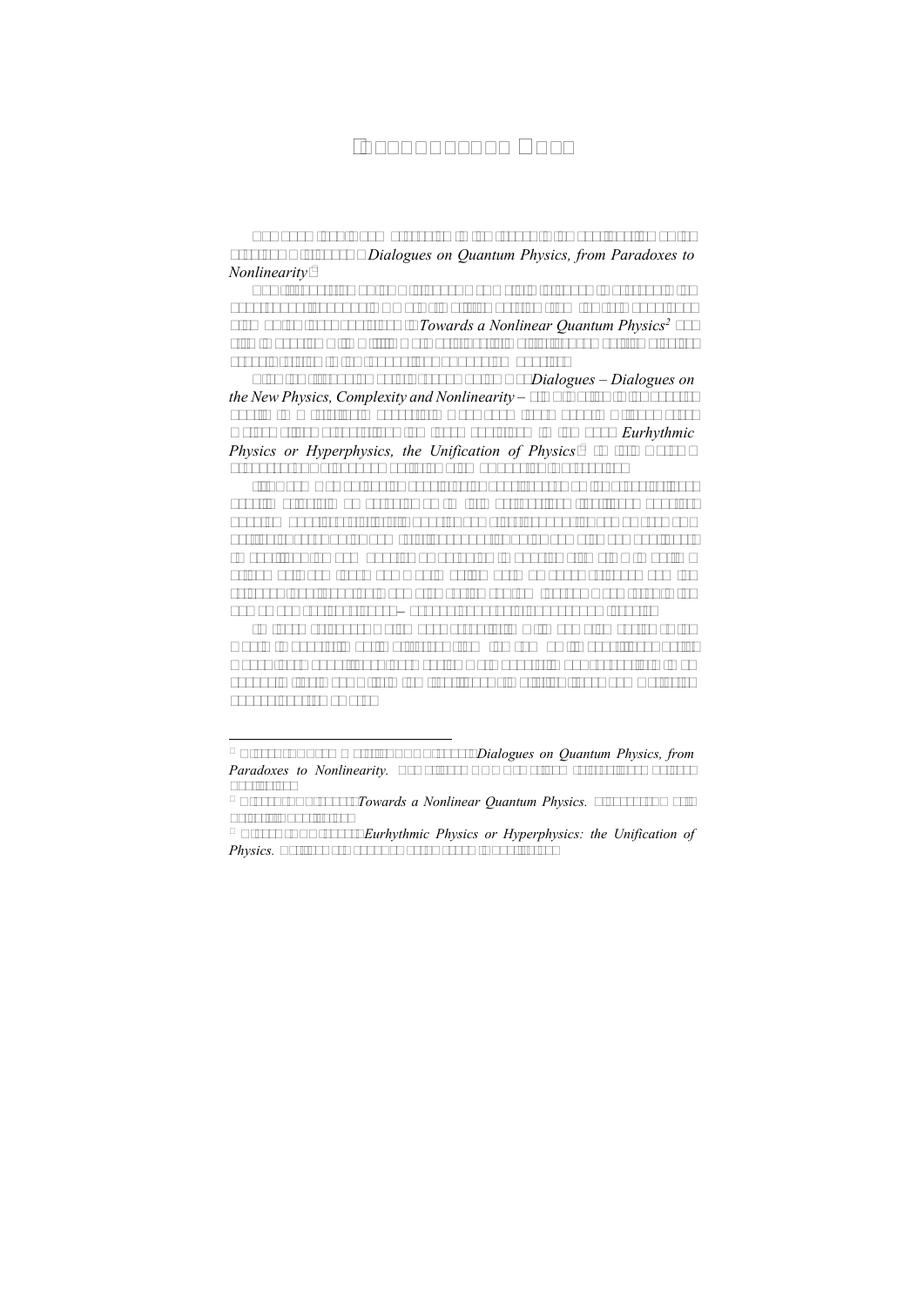### IN THE GUISE OF AN INTRODUCTION

The new version of the Dialogues, which I now have the opportunity and the honour to present to the reader enlightened and motivated by matters of science and knowledge in general, corresponds to the continuation of the fruitful and interesting discussion meetings on the foundations of the new physics which I've carefully recorded over time. Once again, I begin by asking the reader's indulgence for my rather crude and little refined prose. As I mentioned in the first version of the Dialogues, I don't have a great literary background because I'm an engineer.

Due to the needs of my profession I've been more in contact with the practical applications of science. However, not for a moment have I lost interest in the meaning and origin of the practical rules that we use in solving the real problems that arise in our day-to-day lives. Moreover, I'm convinced that this natural tendency to look for the origin or the meaning of things and not to content myself with the uncritical use of a set of recipes, of practical rules, was a precise and important reason for my professional and economic successes.

The first version of the Dialogues, which I was pleased to present, corresponds to the discussions around the foundations of quantum physics, in its traditional indeterministic or bohrean interpretation and in its causal and nonlinear formulation. Now, this new version of the Dialogues corresponds, first of all, to the discussions of the School of Lisbon on the extension and generalization of nonlinear quantum physics to the known physics giving rise to the new physics, or eurhythmic physics. This is, in my humble opinion, a revolutionary proposal – a new scientific paradigm – in other words, a new way of looking at nature.

As in the first version, these Dialogues correspond to the systematic narration of the interesting and stimulating journeys of discussion we had in various places and that I was careful enough to register, and now, once again, I am transferring to writing so the reader can also benefit from them.

The characters involved in this new narrative are the same, as the discussion group is essentially the same. However, I have to say that I feel extremely happy for having the opportunity to add the presence of a woman to our initial group. Contrary to a general believe, especially in certain masculine sectors, I am of the opinion that women always had and still continue to play an extremely important role in the progress of humanity.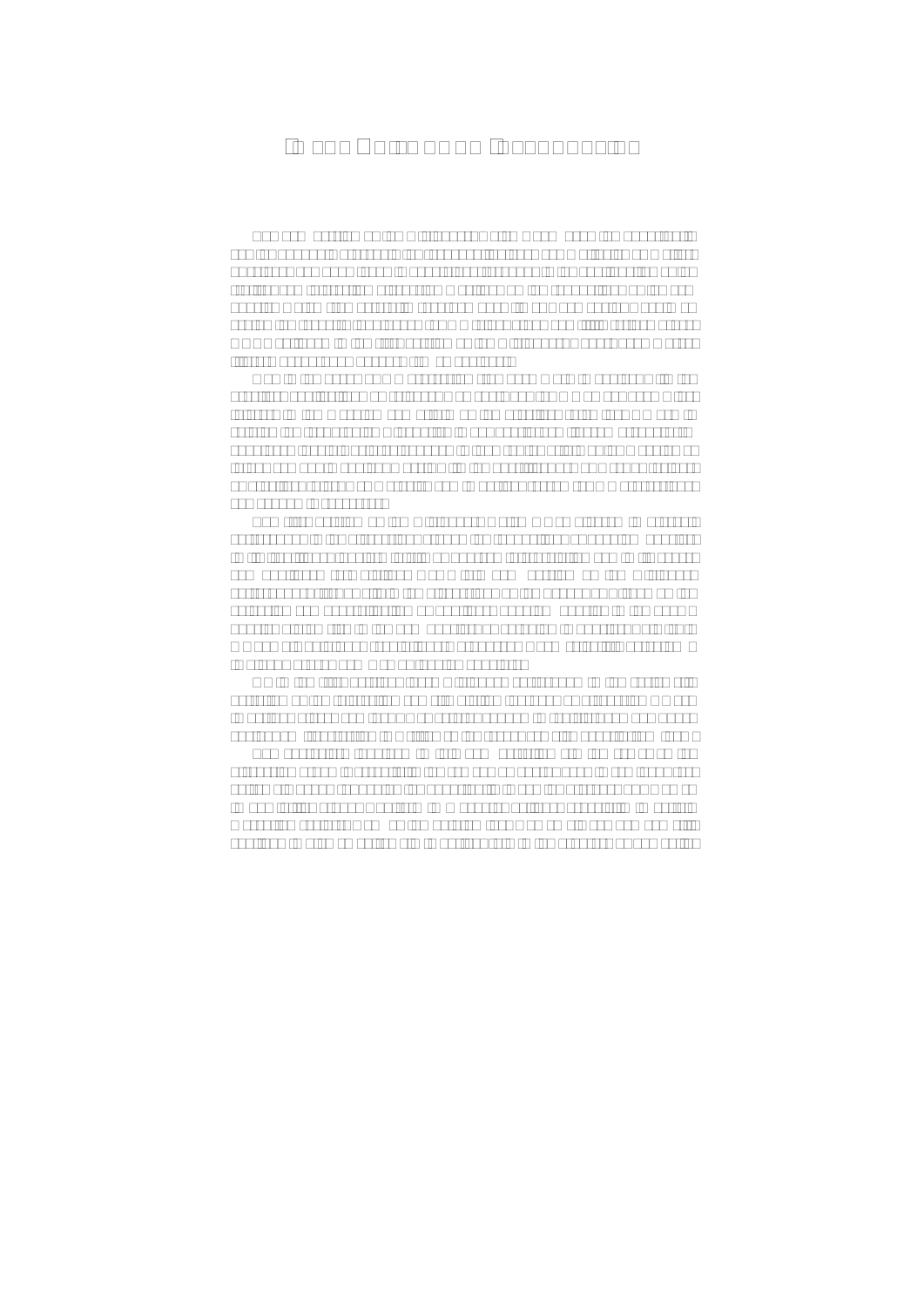To confirm this just think, for example, about agriculture. This invention, which is mainly due to women, was undoubtedly one of the most important discoveries made by humankind. Without this step there would be no progress at all. To this feminine element of our group I've attributed the name of Iris for it's mainly related to light, that element that has played and continues to play a fundamental role not only in physics itself but also in the evolution of humanity.

The first version of the Dialogues didn't include women for the obvious reason that there were no women in the discussion group about the foundations of quantum physics. Now, since the Dialogues are a narrative as faithful as possible to what actually happened, there was no reason to falsify it by introducing a woman into it in a perfectly arbitrary and unfounded way.

Only for information to the reader unfamiliar with the first version of the Dialogues, I will briefly mention that the names of the interveners have been Latinised and chosen in a way that seek to translate their attitude towards science and the world as much as possible. From these names I will only mention that of my great friend Argus, whom I ascribe this denomination for being related to this mythological ship which demanded knowledge across unknown universes in an initial instance and, at a later stage, wisdom.

The name I've chosen for myself is Liberius, as I consider myself as a lover of liberty, especially the one that's most difficult to achieve, which is freedom of thought. This is, because right from birth we are formatted by all possible means in a given pattern of thinking. Therefore to depart – even if briefly – from this pattern, this conceptual imprisonment, constitutes in my opinion a truly heroic achievement.

*Liberius*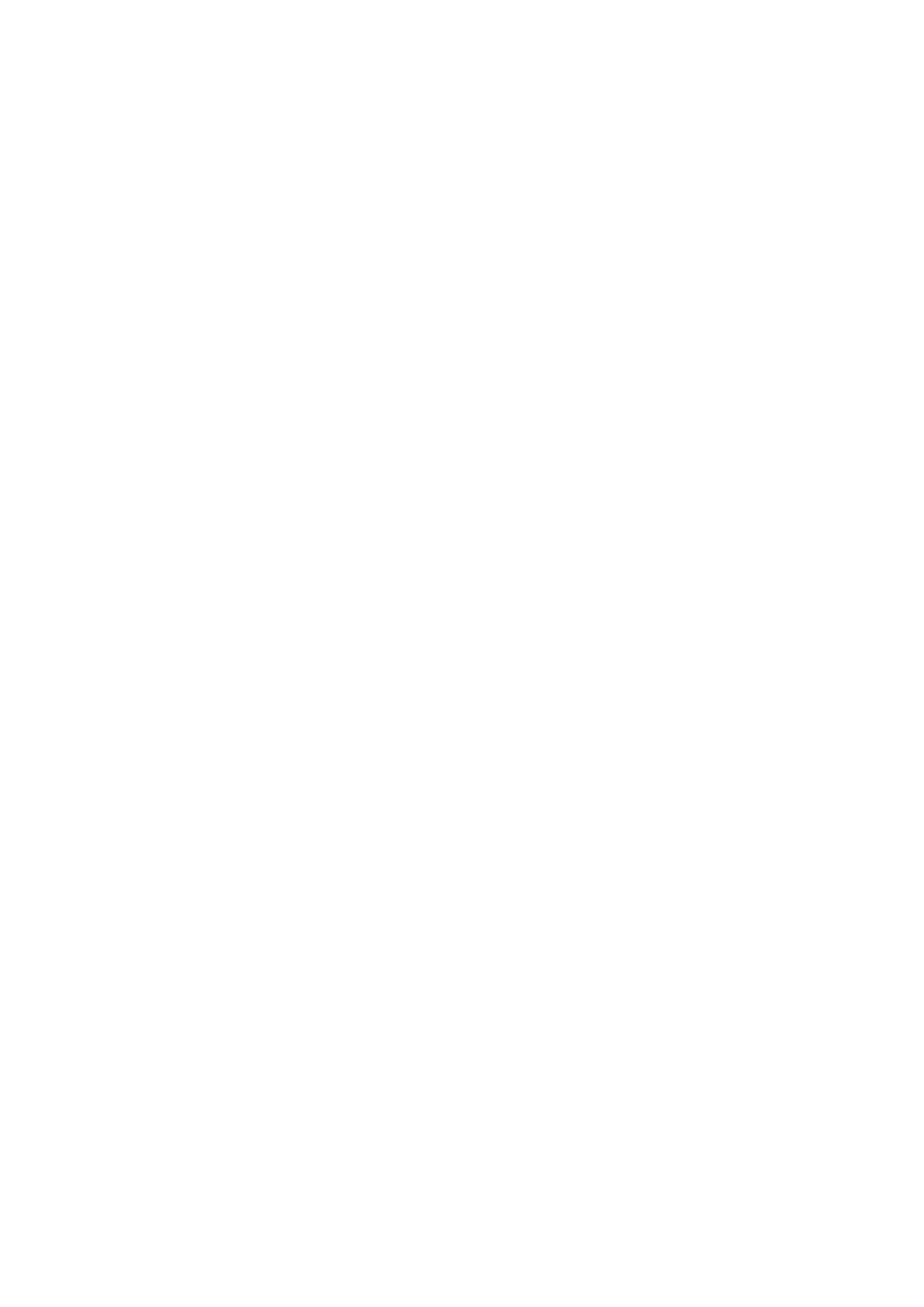## **SCIENCE UNTIL THE BEGINNING OF THE TWENTY-FIRST CENTURY**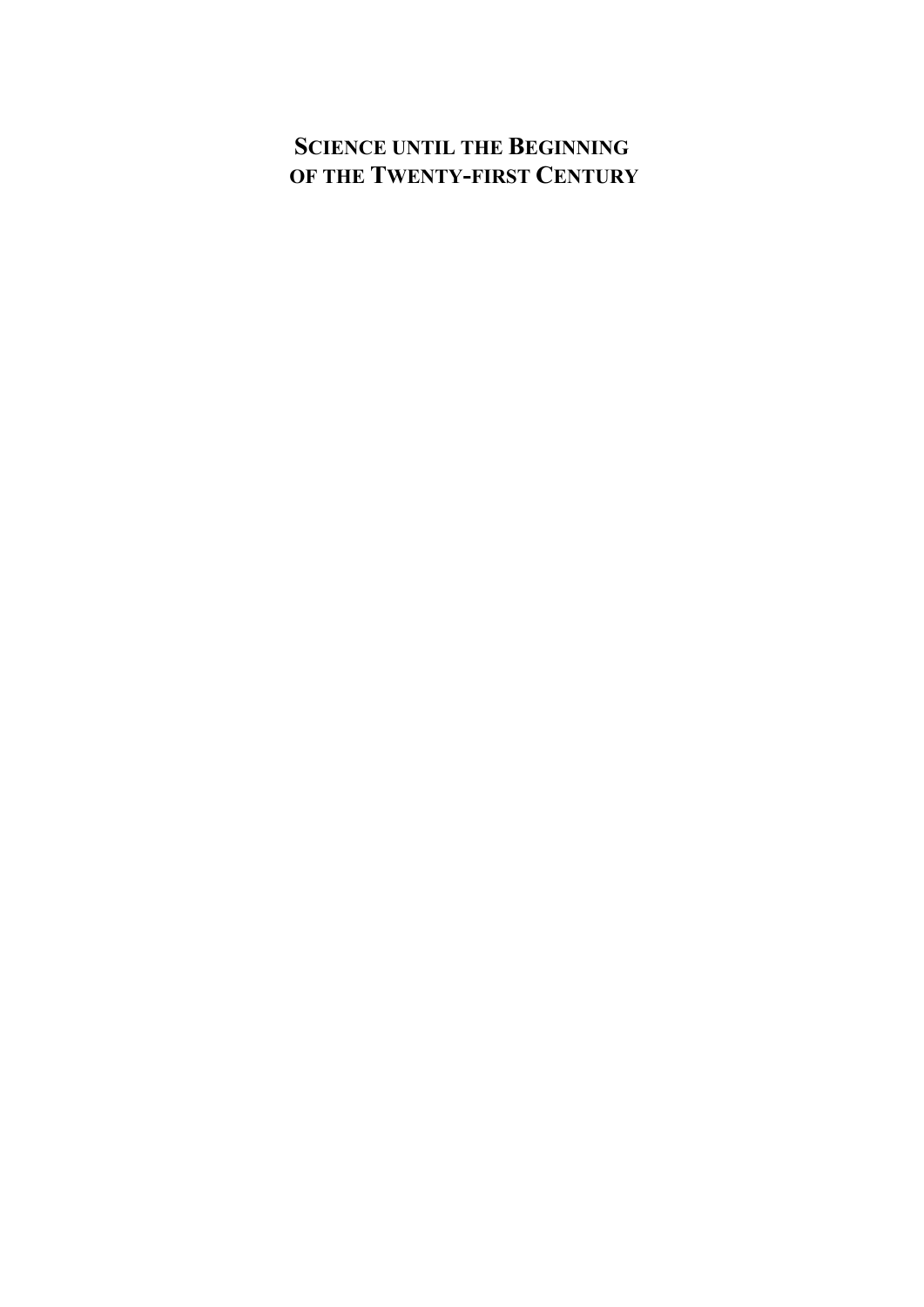### FIRST JOURNEY

We were in mid-September, at the beginning of the academic year, with people coming back from their holidays, some better or worse prepared to tackle the systematic hard work of everyday life again. Following the wishes expressed by the members of our research group, the Lisbon School of Eurhythmic Physics, we would finally continue our discussions around the possibility of elaborating a global interrelational new physics, of the complex and nonlinear. This new physics – more general – where emergency finds its natural place, would have the capacity to integrate the known physics as a particular case, at least with regards to its applications.

As you must understand, I was very excited not just for having the chance to see my dear friends again after a longer absence than I had wished for, but also for the opportunity to resume our interesting and stimulating discussions.

The meeting had been scheduled for Wednesday at about 8.00 p.m. at the Fábrica Braço de Prata. This building, next to the port area of Lisbon is – so to speak – the heiress, the continuation of the Eterno Retorno (*Eternal Return)* bookstore that is currently closed. It's a very spacious place constituting one of the most interesting places of the capital, especially for those who are interested in avant-garde culture in its most varied aspects. In addition to a bookstore and a bar, there are several rooms that can be used for lectures, meetings, concerts, film projections, exhibitions and other cultural activities.

Once arrived, I sat down at the bar and had a beer while I waited for the rest of the group. Soon after Argus arrived, accompanied by Fabrus. They sat at my table and asked for tea, as usual. Promptly, we started the conversation about the holidays with Argus saying that he had spent a part of his vacation at the thermal baths because it was a very quiet place and therefore lent itself wonderfully to the act of thinking. So much so, that when he went on vacation, he'd always take those more difficult problems with him to study which required a much greater effort and dedication. Fabrus was telling how much he had enjoyed himself sailing his yacht when Iris, Amadeus and Lucius arrived. What a feast! Everyone talking at the same time. When things calmed down a little more and the holiday talk lost its initial impetus, we began, as expected, to talk about science.

Following my request to the group to systematize the discussion, Argus began: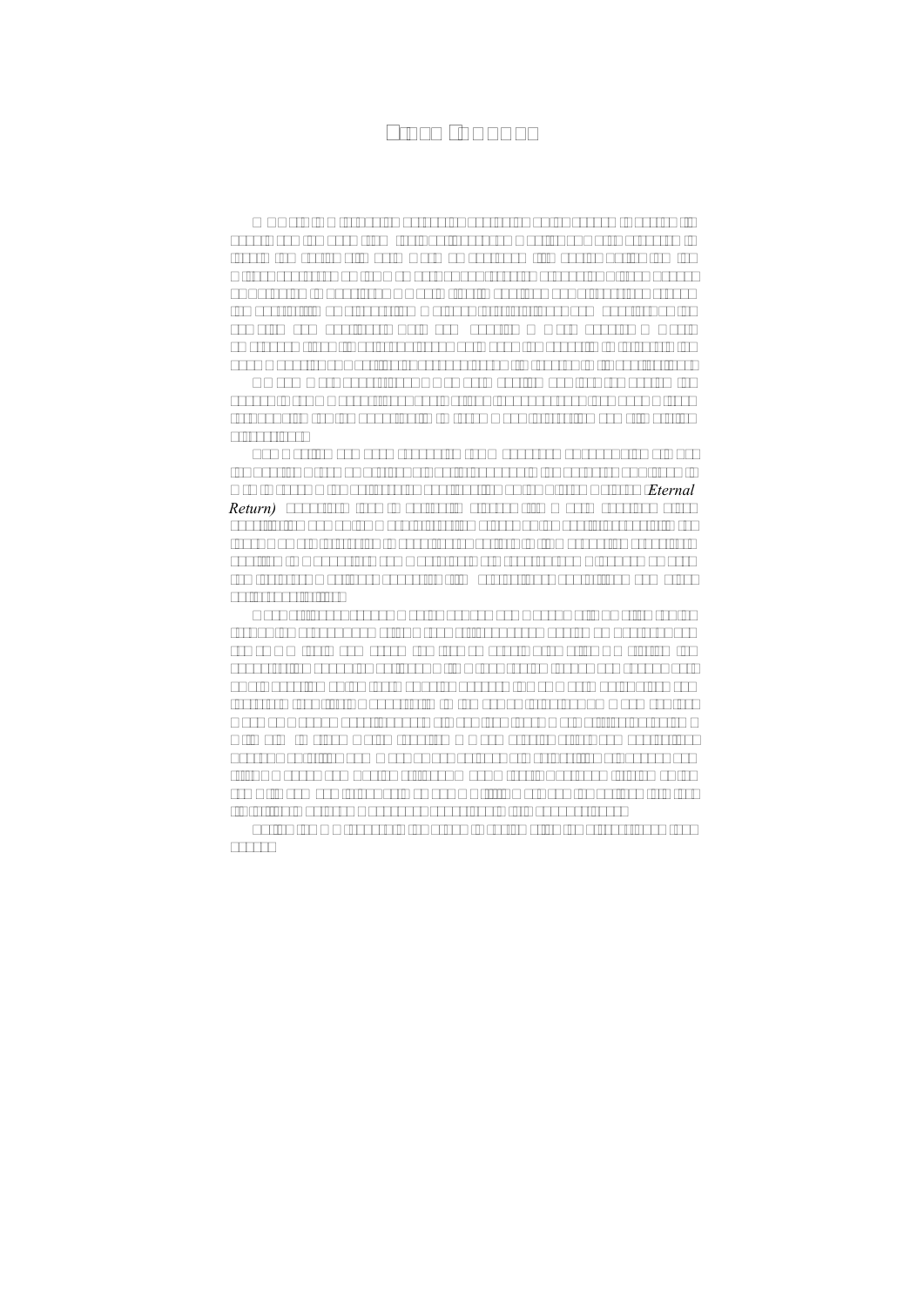Before we begin presenting a proposal for a new physics, for a new way of looking at nature, the physis, it might be convenient to say a few words about what has been, in essence, our science, that is, the traditional science.

Traditional science, also called modern science by many, can be said to have had its beginnings in the seventeenth century, mainly with that great man by the name of Galileo. Naturally, as we all know too well, there was a whole plethora of precursors, of which I shall merely mention Nicholas of Cusa, Copernicus and Maestlin, the mentor of Kepler. For this great achievement, Galileo had to proceed with the unification of physics. Thus, he assumed on the one hand that both the supralunar and sublunar worlds had the same ontological nature and, on the other hand, he had yet to drastically simplify the problems to be dealt with.

Since we have already mentioned its ontological unification in previous discussions, now I will only mention the method, the simplification process he used in solving the problems, namely with regard to the movement of projectiles which is the basis of mechanics. It's worth noting in passing that at the time of Galileo the artillery was in full development. On the other hand, it could be seen that Aristotle's description of the movement of bodies was completely inadequate. As we know, the movement of a projectile fired by a cannon is not composed of linear segments, one inclined and one vertical, as Aristotelian physics intended and as this scheme seeks to indicate (Figure 1-1).

On the paper tablecloth, Argus drew the scheme I am reproducing as faithfully as I possibly can:



Figure 1-1: Movement of a projectile according to Aristotelian physics.

Argus continued: "Actually, the projectile motion is approximately parabolic, as anyone can observe."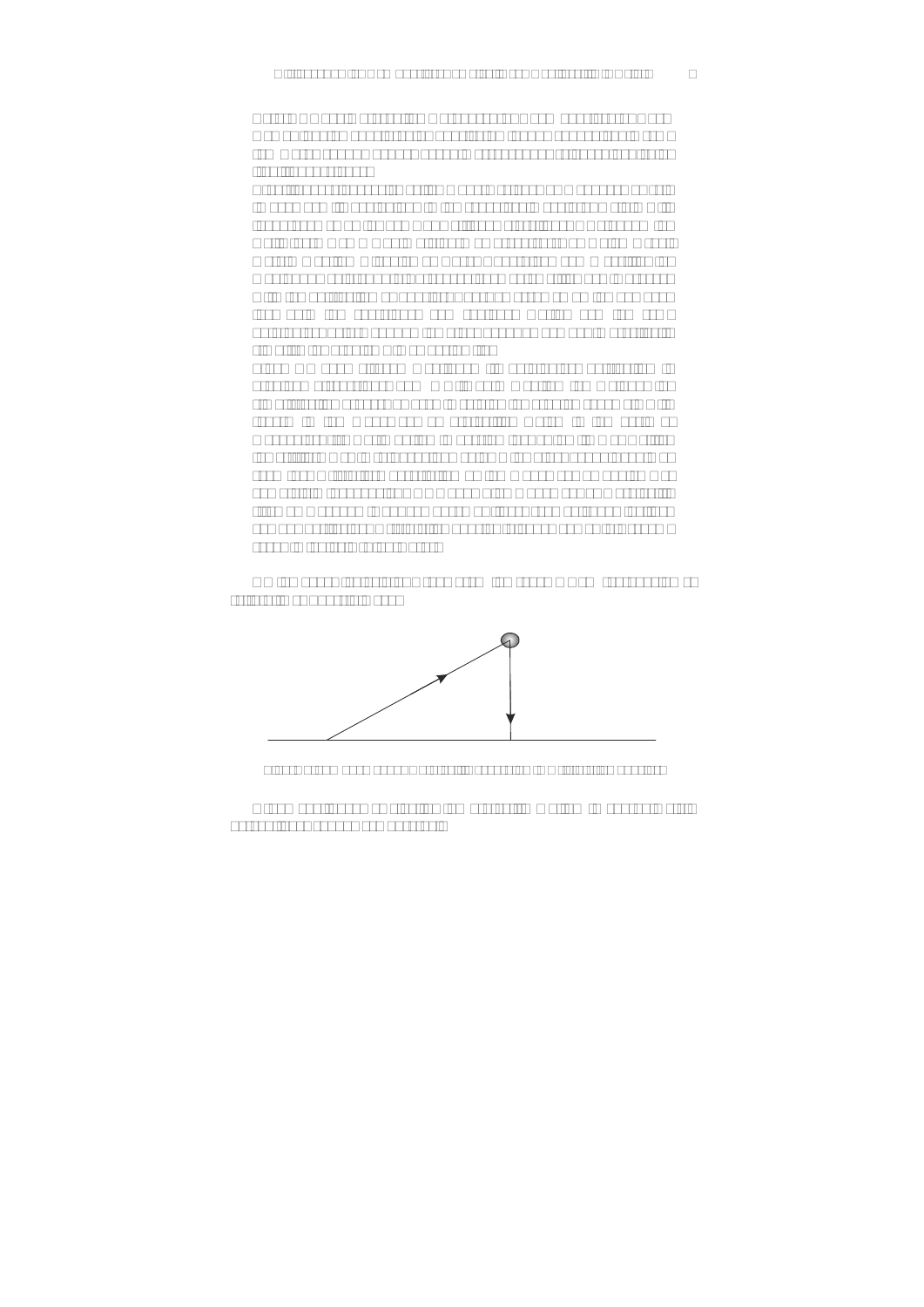At this point, Lucius decided to intervene.

 Indeed, since the motion of projectiles fired by the cannons could be easily observed at the time, it would be very difficult to accept the explanation given by Aristotelian physics and its medieval variants. No one saw a violent inclined linear movement, resulting from an eventual *impetus*, which would be gradually lost, followed by a vertical drop, for the body to follow its 'natural' movement back to Earth. In fact, what was observed was a continuous movement, without any interruption, approximately parabolic, as Argus said.

Argus responded.

Thank you, Lucius, for your clarification! However, it should be borne in mind that it took about two thousand years after Aristotle to solve this problem of projectile motion. To solve it, Galileo had to invent a whole new process, a new way of looking at the world.

It is this process, this radical and fruitful method initiated by Galileo that I want to talk to you about. Since the projectile motion is very complex, Galileo will assume that this complex movement ultimately results from the composition of two more simple and perfectly independent movements: a vertical movement and a horizontal one, being that the complex motion of the projectile results from the simple sum of these two elementary motions. Under these conditions, he will study each one of these movements in a completely independent way. Let us then consider the vertical motion: In this motion, the projectile begins to rise, losing its speed progressively until it reaches a maximum height where the speed is null. Once it has reached this point of maximum height, it then starts to descend until it reaches the ground with a speed equal to that of the launch.

Now let's look at what happens to the horizontal movement: In this case the motion is very simple, always uniform, and naturally starts and ends at the same time as the vertical motion.

So, as can be seen, each part of the problem to be studied – the projectile motion – is of relatively much simpler treatment and its solution almost direct. The more complex total motion to which the body is subject to is then the simple sum of the two movements. In the sketch I am doing here, you can see how to proceed (Figure 1- 2).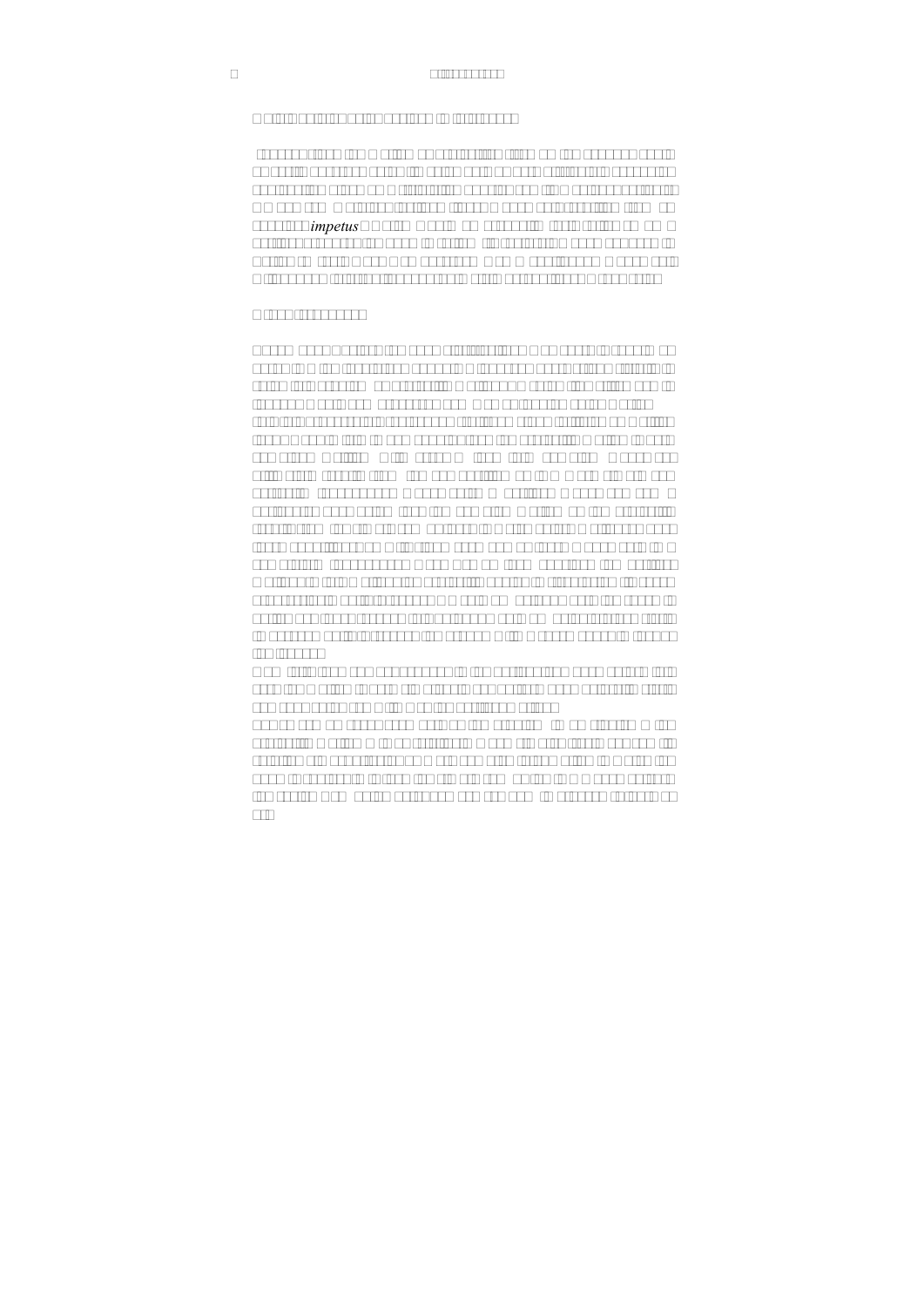Argus, who we know is very talented in drawing, moved to the paper tablecloth once again to draw the sketch that I now reproduce as faithfully as I possibly can:



Figure 1-2: Movement of the projectile as a result of two influences.

#### Argus continued:

So, as you can see, the final motion of the projectile results from the sum of the two motions: the speed of the vertical motion is higher at the beginning and decreases gradually until it reaches the zero value. When the vertical speed of the projectile is zero, the projectile has reached the maximum height, as we know. In the next instant it begins to fall, with an initial speed equal to zero that progressively increases until it reaches the starting value. The horizontal speed of the projectile is constant and lasts the same time as the vertical motion of rise and fall. Note that in this figure only the position of the projectile, on the dotted line, is represented at every instant.

On the other hand, the observation of the relative motion, associated with his way of seeing the world, led Giordano Bruno to the conclusion that the movements of the various bodies could be taken as independent and therefore the process of linear independence was applicable. Thus, the speed for example, of one boat relative to another would be given by the simple difference of their velocities relative to the port, or, for example, in relation to the river banks. In any case, this process of linearization or independence of the constituent parts of a whole, initiated by Galileo, received a more complete and more general theorization at the hands of Descartes, this great man of thinking. This great thinker will generalize the process initiated by Galileo and make it the lever, the key, in short, the 'method' to unveil the secrets of nature. This method, also known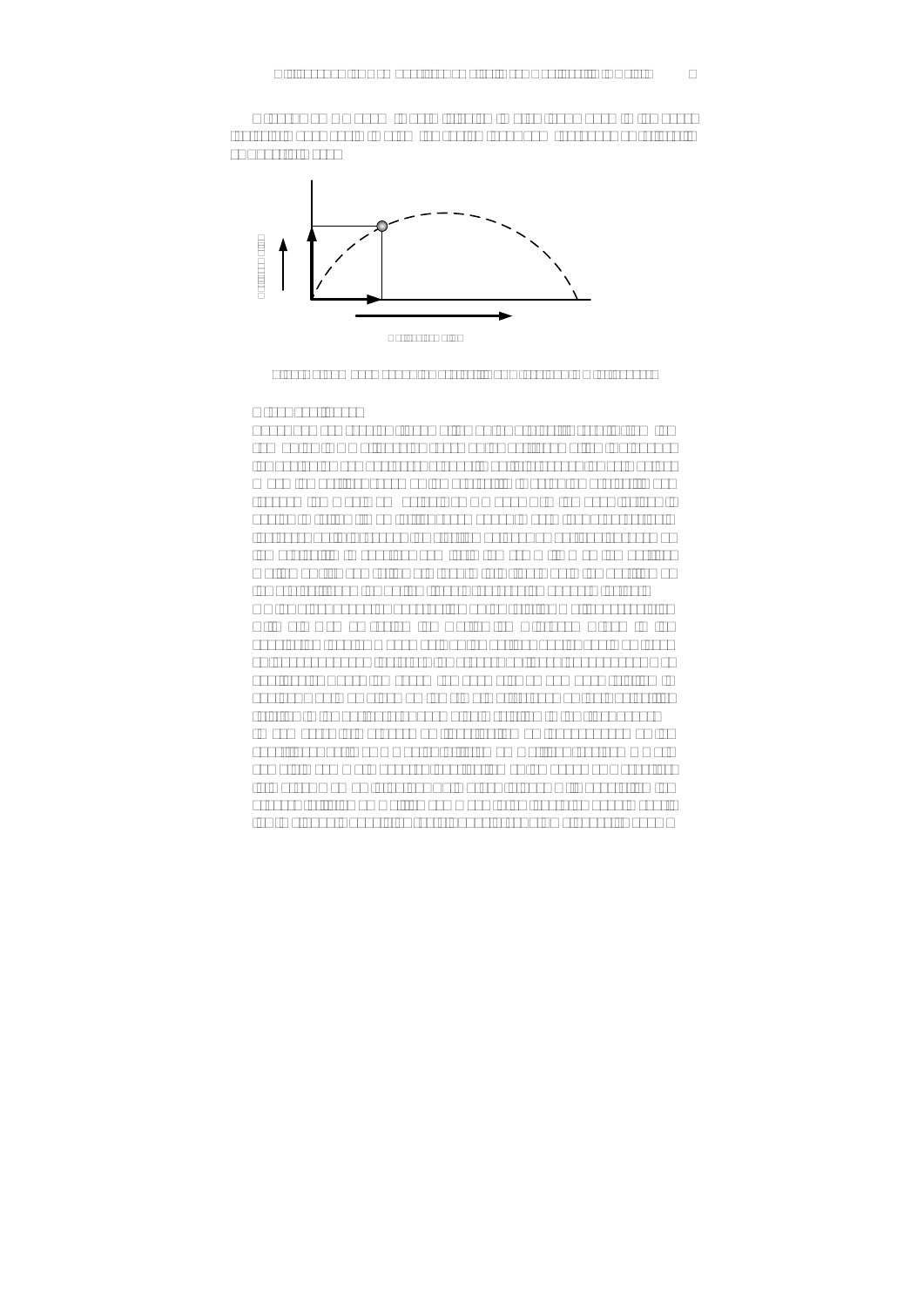as Cartesian or linear – as already mentioned in our previous discussions – basically consists of the following:

When we have a difficult problem to solve we begin in the first instance by decomposing it, for example into two distinct parts. Next, we will try to solve each of the parts separately. If the solution of these two parts still proves to be difficult, we proceed to a new division and so on until each of the parts can be solved. The final solution will then be the simple sum of the parts. In this process of describing natural phenomena, studying the whole or its constituent parts is exactly the same thing. It's implicitly assumed that the different parts that constitute the whole when in reciprocal interaction do not change. That is to say, whatever the combination, the parts remain perfectly unchanged, thus always maintaining their own identity. Ultimately, as it can be seen, it is a question of assuming total independence between the constituent elements of the whole. Therefore, when in interaction – if we can truly designate this type of composition or combination as an interaction − the constituent elements always maintain their identity without suffering any modification, no matter how small.

From this linear principle of perfect independence and permanence of physical systems, naturally results the principle of action– reaction. This principle states that when an action is exercised on a body, it responds with an equal action in the opposite direction in order to preserve its own identity.

At this moment, Iris, who until now had been very attentively listening to Argus, said, "Argus, I don't quite understand this relationship between the action–reaction principle and the linear principle of total independence of physical systems. Can you explain this subject a little more?"

"With pleasure!" replied Argus, continuing:

In fact, the statement of this principle is the third postulate of Newtonian mechanics. Its form, as enunciated by Newton in his book *Philosophiae Naturalis Principia Mathematica*,<sup>4</sup> is the following:

To every action corresponds always an opposite reaction of equal intensity: or the mutual actions of two bodies upon each other are always equal in magnitude and directed in opposite directions.

<sup>4</sup> Newton, I. (1687). *Philosophiae Naturalis Principia Mathematica.* London, UK.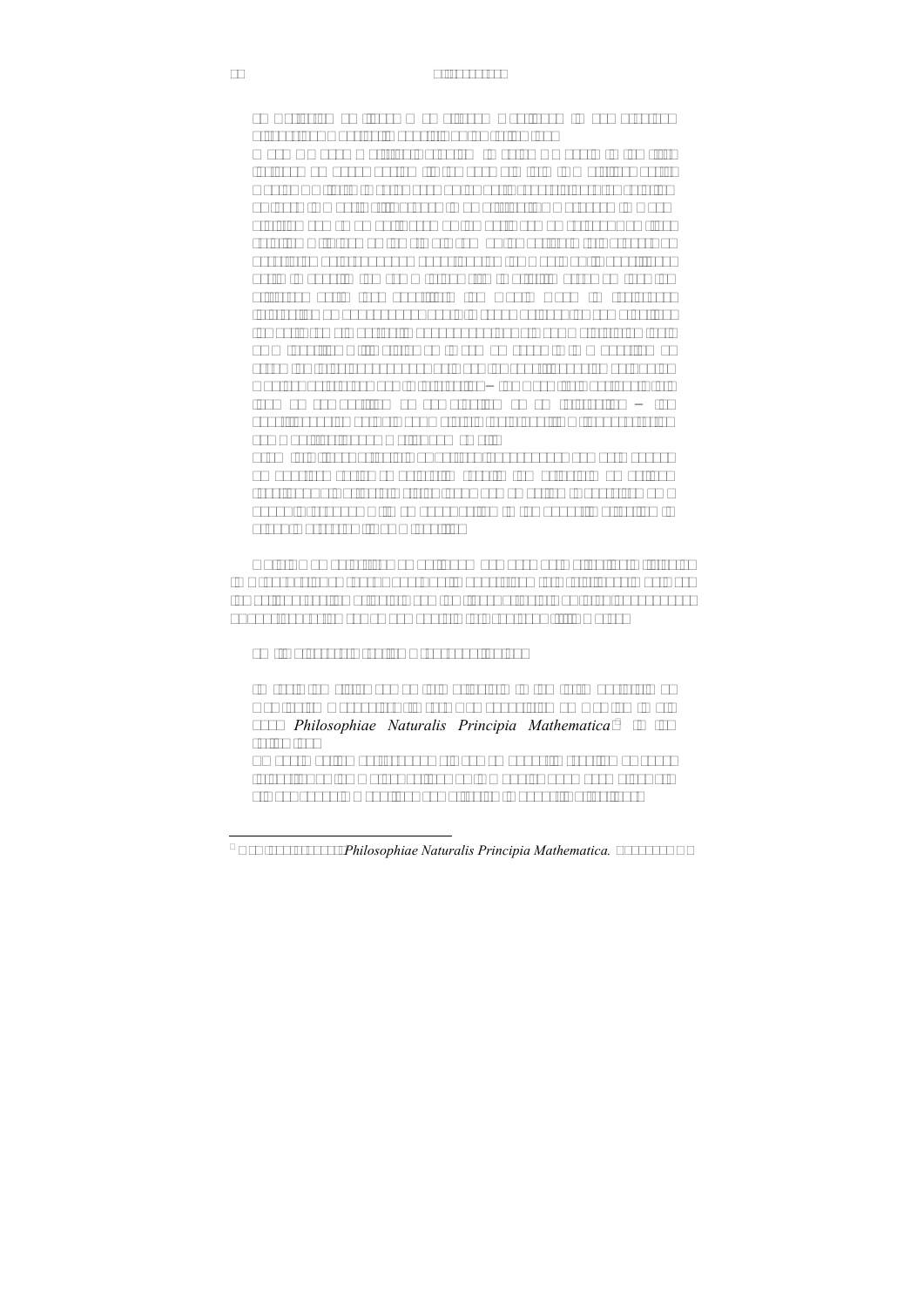Another way of enunciating this principle consists of saying: when a force acts on a given body, this responds with equal force of opposite direction.

In the end, what this statement intends to say is that a body  $-$  a given physical system – seeks to maintain, above all, its total independence. In these conditions, in order not to lose its identity and to remain as such, it responds to the action exercised on it with an equal force with opposite direction in order to neutralize it. As we will see later on, this principle is only a very particular case of the application of a much more general statement which is the principle of eurhythmy.

In any case, the importance of this linear Cartesian method was clearly assumed by Newton in his *Principia*. Besides postulating the principle of action–reaction as the basis of his mechanics, he also postulates the principle of linear superposition. The principle of addition or linear superposition of forces serves to obtain the force resulting from the action of various forces applied to a physical system. This principle of addition constitutes, as we know, one of the important pillars upon which the whole of Newton's theory rests.

At this point, Fabrus entered the discussion.

At this point, I think it's worth mentioning that the principle of independence of forces, and their addition, is clearly assumed in the so-called parallelogram of forces. This gives nothing but the practical form of determining the resulting force from the action of several independent forces applied on a given point.

Let's consider, for example, the case of a boat in a canal being pulled with a tow rope from the two banks, as seen in this drawing.

With the help of Argus, he drew Figure 1-3, which I am reproducing below.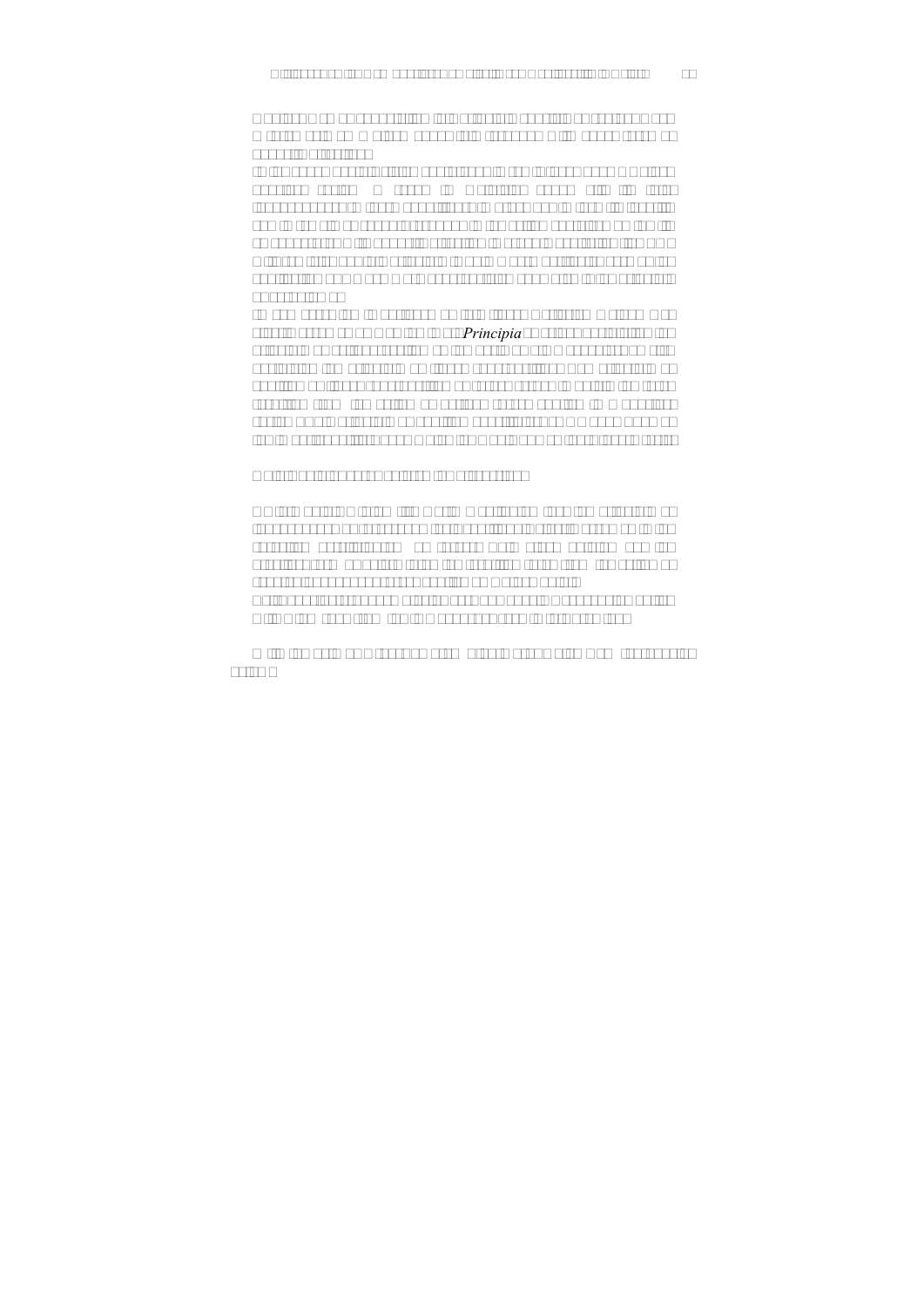

Figure 1-3: Parallelogram of the composition of forces.

Fabrus continued:

The resulting force, that is, the total force pulling the boat along the canal is the linear composition of the two forces considered as independent.

It should be considered, though, that this simple and extremely elegant formalization that students of classical mechanics learn to combine forces and velocities, the so-called vector calculus, only appeared much later in the late nineteenth century, mainly due to the work of Gibbs and Heaviside. I would also like to draw your attention to the fact that, even though vector calculus was not available, the study of mechanics didn't stop its development and application mainly due to the work of Lagrange, the great physicistmathematician.

After a pause, Argus resumed.

It seems to me that it's still convenient to add to this beautiful explanation given by Fabrus on the parallelogram of forces, the socalled conservation laws of physics, namely the law of conservation of linear momentum proposed by Descartes, the law of conservation of kinetic and potential energy developed by Leibniz and the other conservation laws which have much to do with this principle of linear independence.

On the other hand, also as an implicit consequence of this method we have the fundamental notion, in the traditional physics, of the infinite referential both in space and time. Likewise, the so-called laws of nature, namely the second 'law' which tells us that force is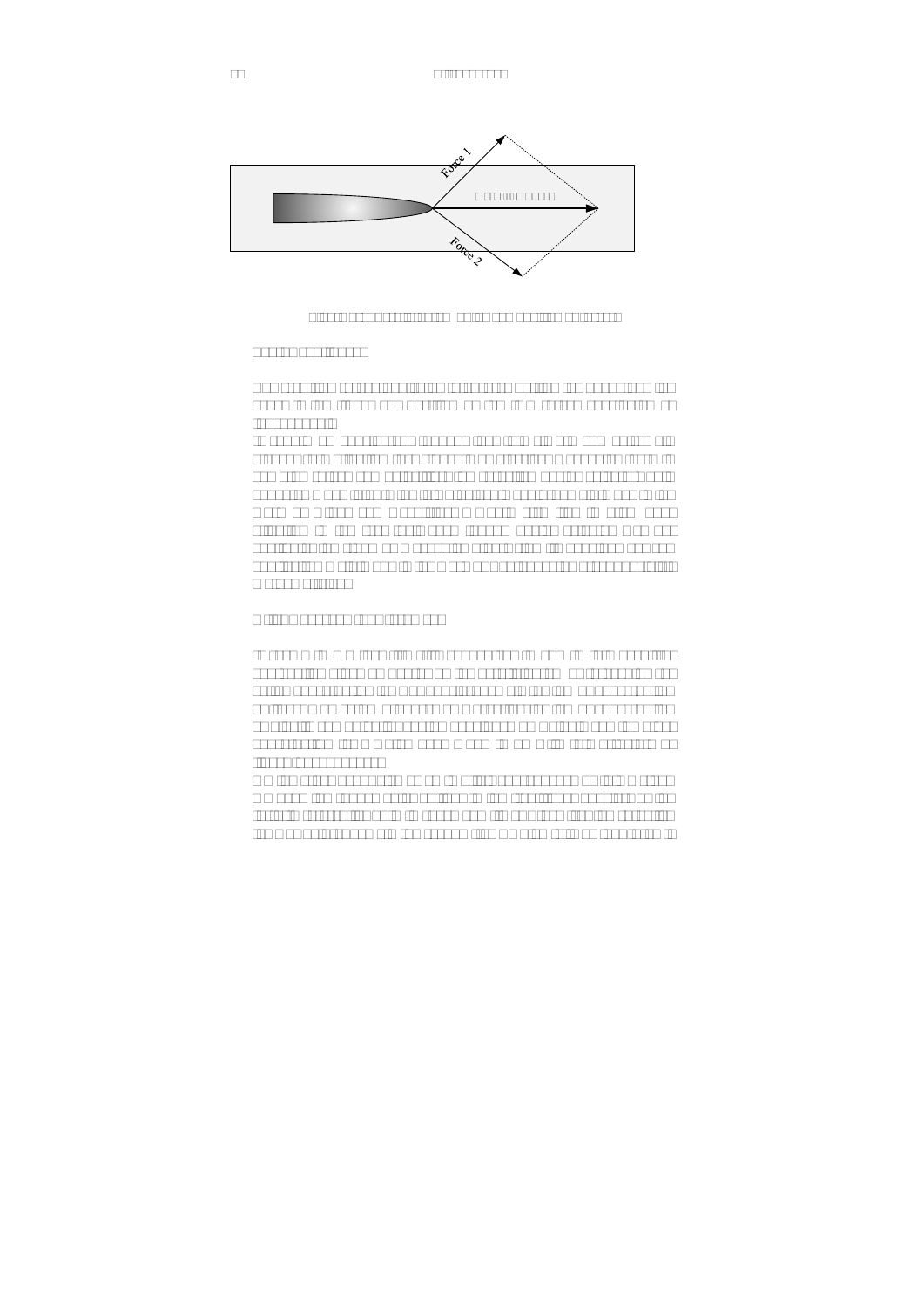proportional to acceleration, the 'law' of universal attraction and others, are assumed to be valid forever and ever, whatever the region of space.

Once again, Iris entered the discussion. "I don't quite understand the notion of 'referential' which seems so be so important after all! I wonder, Argus, if you could explain the subject more clearly ..."

Amadeus and Lucius acknowledged Iris's question, and I, truth be told, also joined forces with them because I think the matter needed to be better clarified.

"My fault!" admitted Argus, "I apologize! You are quite right, a notion as important as that of a referential deserves a deeper explanation."

Although the origins of this concept can be attributed, among others, to Galileo and Descartes, it was mostly Newton in his book the *Principia*, which I have already mentioned, who postulates the existence of an absolute referential where the laws of physics would be valid. This referential then assumes a primordial status because it would then be some kind of 'stage' where matter would perform its role according to the immutable laws of nature. Eternal laws which Newton, eventually by divine inspiration, had discovered himself. This stage, this absolute referential would be naturally infinite in space as well as in time. In this context, the concept of absolute referential will from then on be one of the fundamental elements upon which classical physics is based and also, implicitly, relativity. In perfect analogy with the concept of absolute referential, others − as many as we like − are conceived as infinite secondary references. These secondary referentials are naturally in true motion relative to the absolute referential and in relative motion with themselves.

Naturally, as you can observe, this attitude – unfortunately very much in vogue – of pretending to know the immutable laws of nature, is nothing more than an infinite arrogance, a sad apanage of many human beings. They naively believe they are the keepers of the truth – not of a sketch, a clue, a part of the truth as it would be expected, but of the ultimate and absolute truth!

By now, an interesting story has occurred to me, which illustrates how vain these human pretensions are about the possibility of the dogmatic and absolute knowledge.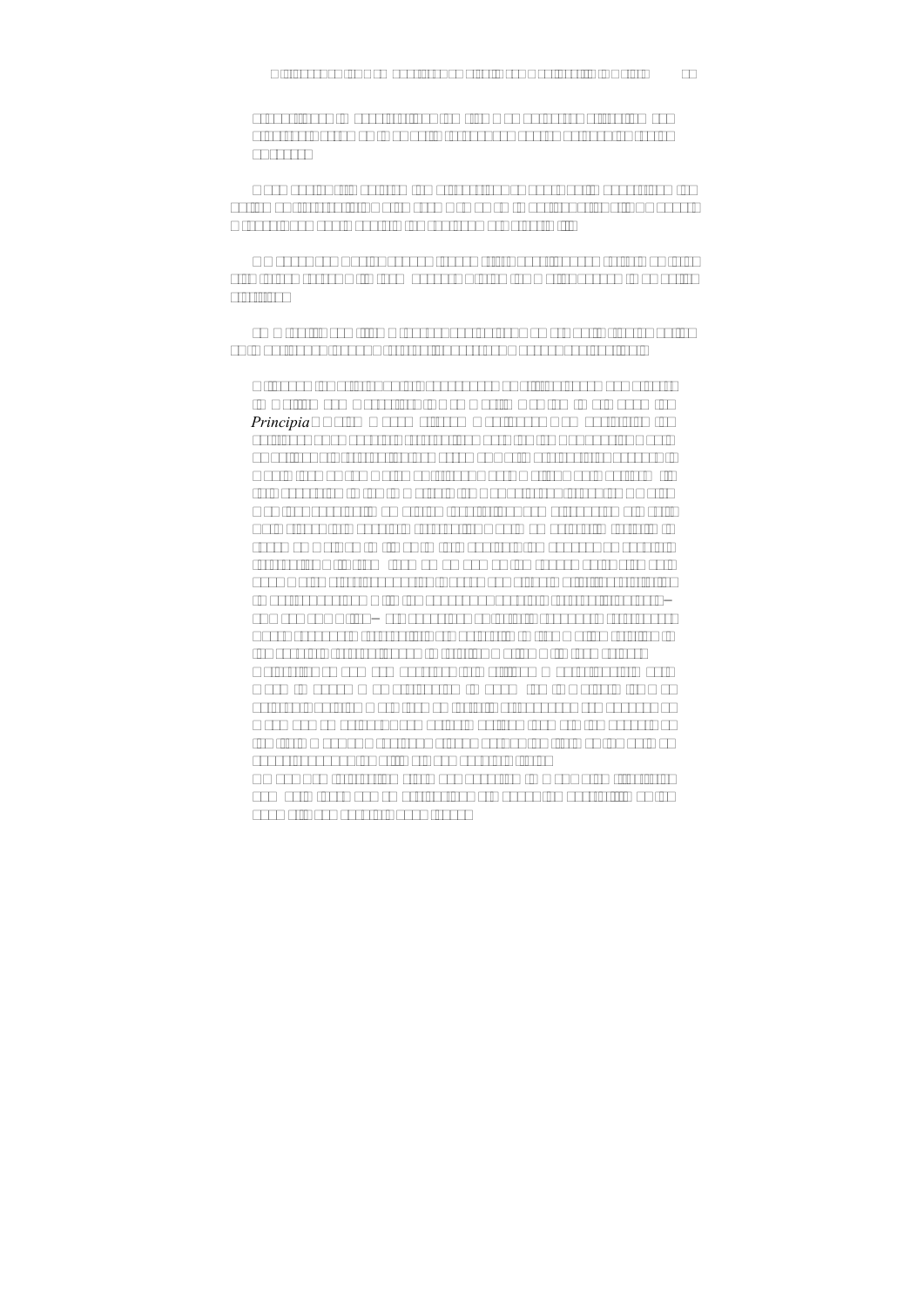After a pause, Argus asked, "do any of you know the story from the Sufi about the *village of the blind people*?"

Only Iris knew the story, but still joined the others encouraging Argus to retell it.

He resumed:

The Sufis are a mystical group of very remote origins, presently associated with the Muslim culture, who have a very particular way of expressing their ideas through small but significant stories.

This story goes something like this: In times long gone there was a remote village where all its inhabitants were blind. These people lived their life quietly. However, this village had yet another very important and rather rare feature: all the inhabitants appreciated knowledge.

One day they became aware that an elephant would pass near their village. As they had heard vague references to this fabulous animal it was no surprise that they all got very excited! Everyone wanted to 'see' the animal! However, the elephant would pass near the village but not close enough that everyone could go and see it. So, they assembled in council and appointed three of the wisest men among them to go and observe the elephant.

However, as they appreciated scientific knowledge and method, they took care to establish a protocol of observation. So, to avoid any possibility of mutual influence among the observers, they stipulated that each one should make his observation in a perfectly independent manner.

This salutary attitude used by the scientific method is very important. It's mainly aimed at avoiding that an experimental result which was only obtained by a certain research group is taken as a scientific fact. This is so for two main reasons:

1) The researcher or researchers carried out the experiment in good faith but possibly may have been mistaken. A perfectly natural situation that occurs very frequently given the great complexity of experimental systems. In this case, researchers may have made mistakes involuntarily and take one or more artefacts produced by the experimental device as trustworthy results.

2) The other reason corresponds, of course, to the worst of possibilities. In this case, the researcher or the group of researchers involved in the realisation of the experience want, at all costs, to present a certain type of result to justify the large investments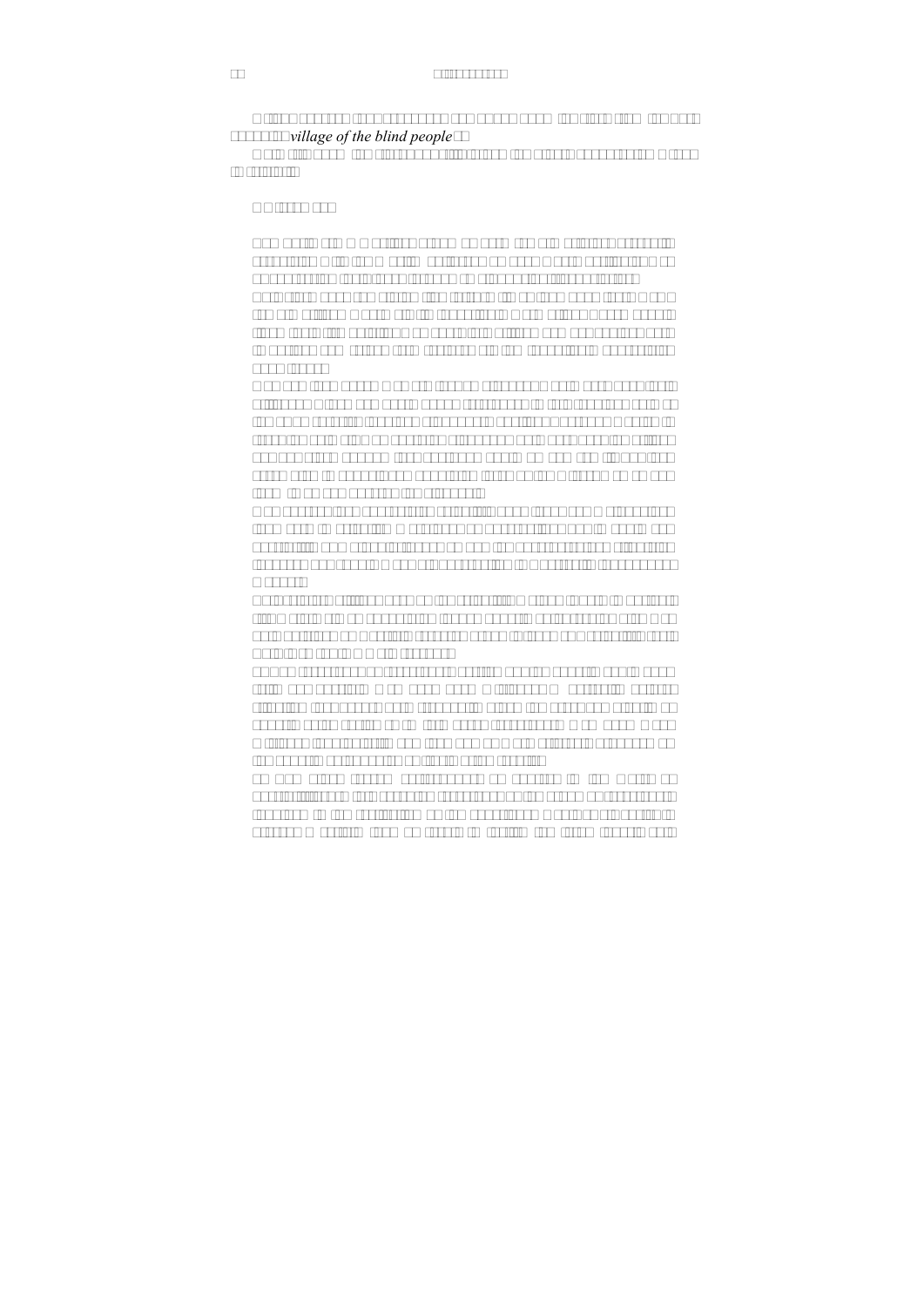involved in the experiment. In these conditions, as the history of science very well illustrates, they adapt or sometimes go even further by eventually forging the experimental results they want to achieve. From these realities, results this salutary criterion of scientific validation:

For a scientific experiment to be considered trustworthy it must have been carried out in different laboratories and also by independent researchers. It's only when the results obtained by the various sources coincide that the experimental results can then be considered credible.

And so it was! According to the established experimental protocol, the three wise men set out for their mission and each one did the study of the animal in the best way he could. On their return, the whole village got together to hear the wise men talk about the elephant.

The first one, very excited, took the floor and said:

'You cannot imagine how wonderful this animal called elephant is. To tell you the truth, I don't even have words capable of describing such an animal. Just for you to have a rough idea, think for example that the elephant is some kind of snake – very flexible, or even a very thick rope from a ship'.

This wise man had palpated the elephant's trunk.

The second wise man stood up and said aloud:

'You're completely wrong! The elephant is not a snake! Not even a rope! What he most resembles will be, at best, a leaf of cabbage, long and thin.' This man had palpated the elephant's ear.

Totally exalted, the third wise man stands up and says:

'What snake! What cabbage leaf! The elephant is a dignified, noble animal with a rugged appearance in all similar to the strong, sturdy trunk of an oak tree.'

This man had touched the elephant's leg.

All the wise men were right! Partially, we must say, because they only knew a portion of the elephant. Yet they were all deeply deluded when they confused their share of knowledge with reality. The elephant was, without a shadow of a doubt, a much richer and more complex entity than they thought.

Therefore, as I told you, this story seeks to illustrate in a very human way our limitations in the face of such an incommensurable, vast and multifaceted reality.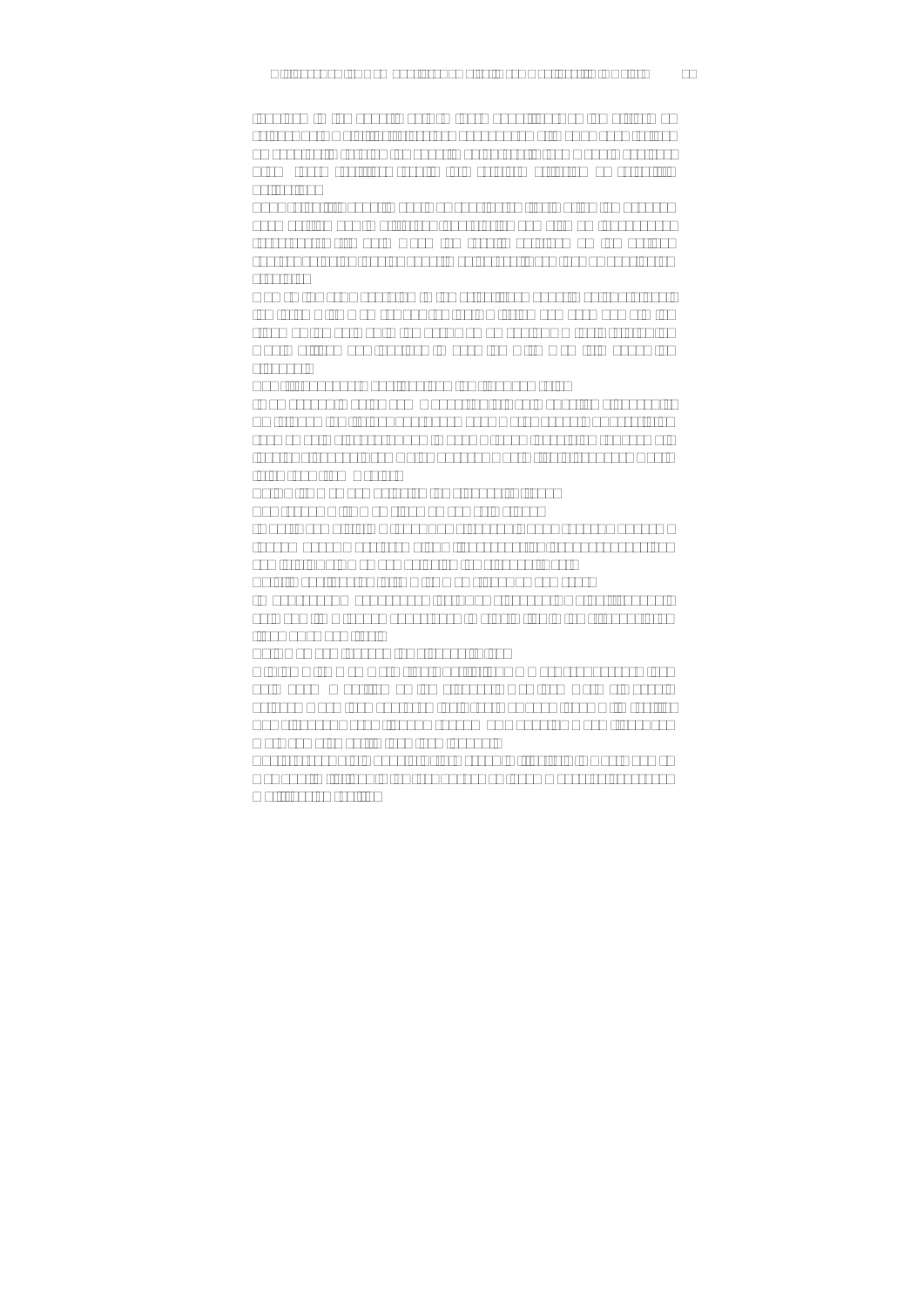"This story from the village of the blind is beautiful and instructive", said Amadeus. He added:

We must always be aware of our blindness. We must be aware that in any historical era the human being is always naturally limited, whether it's by the experimental instruments he has access to or by the mental tools he uses.

Just to give you a little idea, imagine what biology was before the discovery and use of the microscope. The notions of microorganism, cell and gene, so fundamental in modern biology, were then meaningless.

That's why I say and repeat: blind are we, always, when faced with the immeasurable wealth and complexity of our Mother Nature!

Argus replied:

I completely agree with you Amadeus! In fact, to claim possession of the eternal laws, the universal laws that govern, that rule nature, is a true madness. A complete lack of sense of proportions. The best we can aspire to is to be able to establish some principles, as general as possible, that allow us to describe and systematize the information we have in a given historical period. Meanwhile, we must be aware that when conditions change, and the experimental and conceptual universe widens, then possibly the principles set previously will no longer be very adequate to describe what is observed.

A consequence of this euphoria about the Cartesian method for the resolution of problems, undoubtedly extraordinarily simple and fruitful, was the fact that it was accepted, almost by the entire scientific community, as the true, the one, in short, 'the method'.

Naturally, as expected, there were some exceptions to this way of thinking. From these we should highlight the great figure of Leibnitz, followed by Huygens, Bernoulli and other researchers linked in general to the physics of waves. The painstaking work made by this sector of thinkers later gave rise to the field theories. However, all these developments were somehow integrated into the prevailing mechanistic paradigm, where, as we know, the simplistic, Cartesian, linear superposition principle reigned omnipresent and omnipotent. In any case, even in the so-called non-exact sciences such as sociology, economics and others, where we constantly come across complexity and nonlinearity, this method of perfect Cartesian linear

independence was explicitly assumed as the model, 'the method' to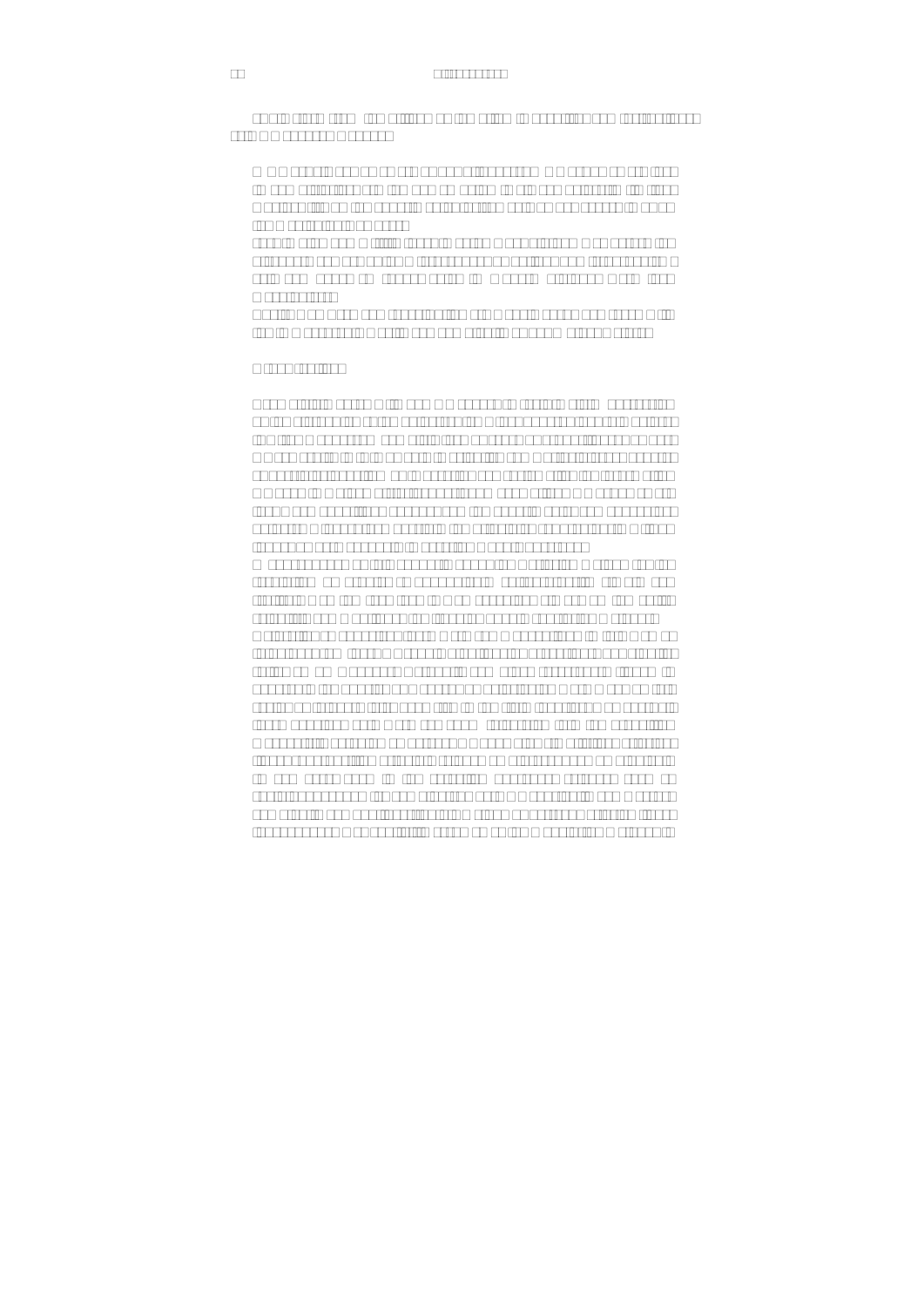follow. Of course, in the case of these sciences, the result, as we can see, has been at the very least disastrous.

We must also consider that due to the inherent complexity and nonlinearity of natural phenomena, even in the so-called exact sciences, here and there, there were discrepancies in the application of the method. These discrepancies have been somewhat cleverly disguised, concealed by the introduction of supplementary *ad hoc* hypotheses which we know all too well and are suitably called attrition, friction, noise and so on. Thus, by the convenient introduction of these additional hypotheses, the natural complexity of physical phenomena is subject to a forced, or in certain cases, even abusive linearization, I must say in all truth.

At this point Argus paused to take a sip of tea then continued:

It's curious to note that yesterday as today, the human being, possibly due to his fragility and insecurity before the becoming, has always sought to hold to false certainties, to alleged immutable laws that govern nature, anywhere, always and forever. In this particular case, man believed, especially because of the great success of the classical physics, that he had finally discovered the truth, the method, the key that would allow him to have access to all knowledge. Of course, this comfortable attitude of believing that one possesses the truth, more characteristic of the dogmatic or religious way of thinking, goes against the true spirit of science. Science, in its essence, consists of a permanent demand for knowledge, ultimately to attain wisdom.

However, with the advent of the twentieth century, things start to get seriously complicated. This idyllic panorama, where the simplistic method of Cartesian independence reigned omnipresent and omnipotent, begins to show gaps. These difficulties are mainly due to the fact that since the third quarter of the nineteenth century, there has been an incredible advance in the production of scientific instruments.

Just to give you an idea of this enormous progress, it's enough to remember that when Galileo wanted to know if the speed of propagation of light was finite or infinite, he used his finger as a wrist watch to determine the time interval that light took in its path from the observer to a mountain just a few kilometres away and from the mountain back to the observer. Thus, by evaluating the number of pulsations between the emission of the light pulse and its reception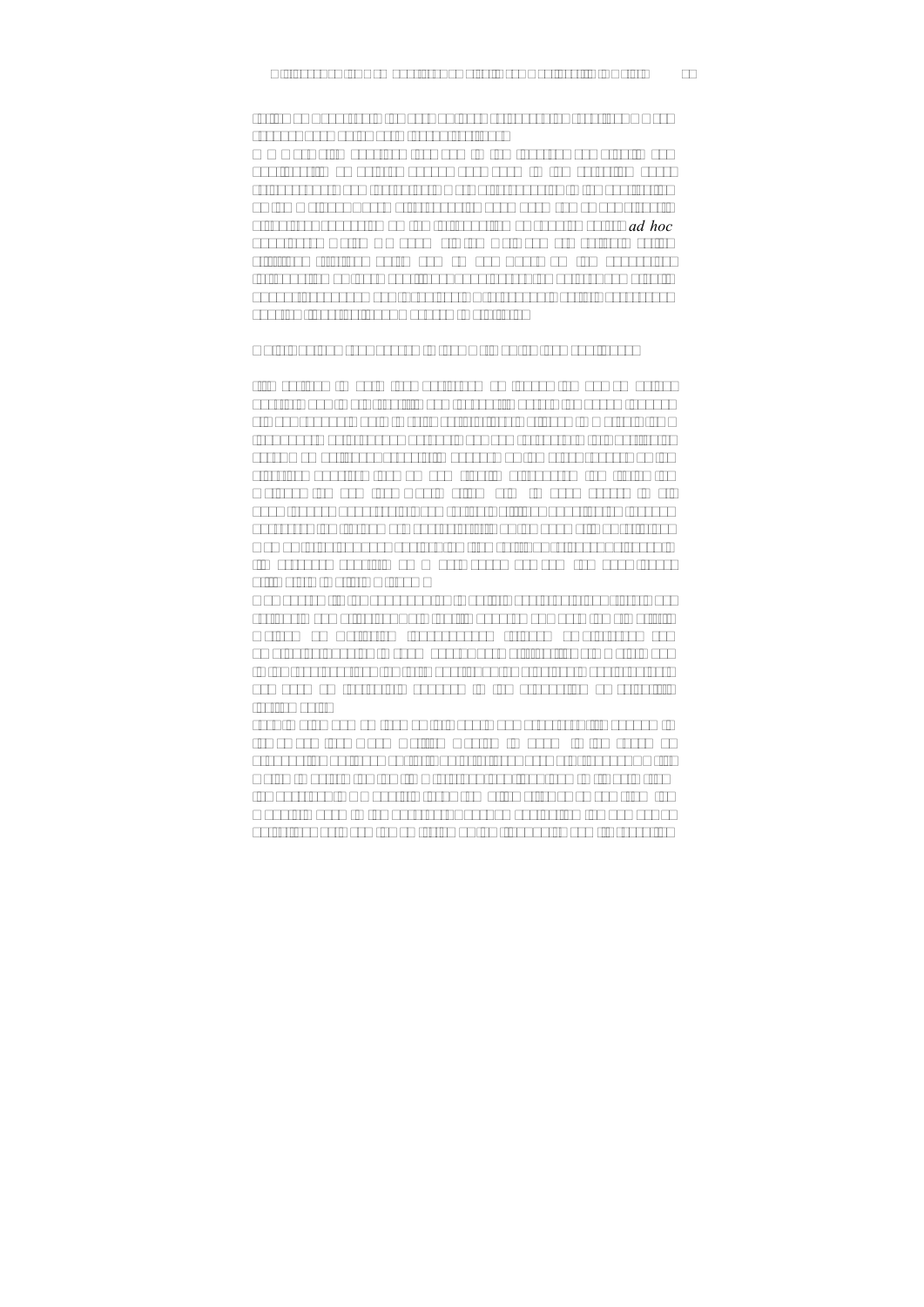and knowing the distance travelled on the round trip, he could calculate the speed of light.

If we are generous with Galileo we may admit that he could, with this measurement process, estimate time intervals in the range of a tenth of a second. As we now know, light travels at about three hundred thousand kilometres (300,000 km) per second. So, in a tenth of a second the light would travel about thirty thousand kilometres (30,000 km). If Galileo could do the experiment under conditions such that the distance travelled by the light was greater or equal to that distance, thirty thousand kilometres, it was probable that he could eventually measure something.

I want to draw your attention here to the great difficulty he would have in achieving such a feat, since, as we know, the distance from Lisbon to Sydney in Australia is less than 19,000 km.

Thus, since the distance he used was of only a few kilometres, its measurements were, as expected, totally inconclusive.

At the threshold of the twentieth century, as I have mentioned already, due to the great development in the techniques of making scientific instruments, particularly in the field of optics, the interferometer appeared. Interferometers are devices that allow the comparison of the time interval between two complete oscillations of incident waves. As the duration of a full oscillation is what, in scientific language, we call the period of the wave, this extraordinary apparatus allows us to evaluate variations of time that ultimately are fractions of the period of the luminous wave being used. Since the period of the yellow light is in the order of twenty femtoseconds, this means that with these optical instruments it's possible to evaluate time intervals in the order of the femtosecond. A femtosecond being, as we know, equal to  $1/1000$  000 000 000 000 =  $10^{-15}$ s. If we compare the accuracy of the measurements using the interferometer with those performed by Galileo, which were on the order of the tenth of a second  $(0.1 = 10^{-1} s)$ , we find that there is an abysmal difference between them.

At this point Amadeus interrupted the conversation by saying "Argus, I don't quite understand how a device, however precise it may be, can measure such small time intervals. More so as we're talking about technology from the late nineteenth century. After all, how do these fantastic gadgets work?"

Fabrus, who was in high spirits said: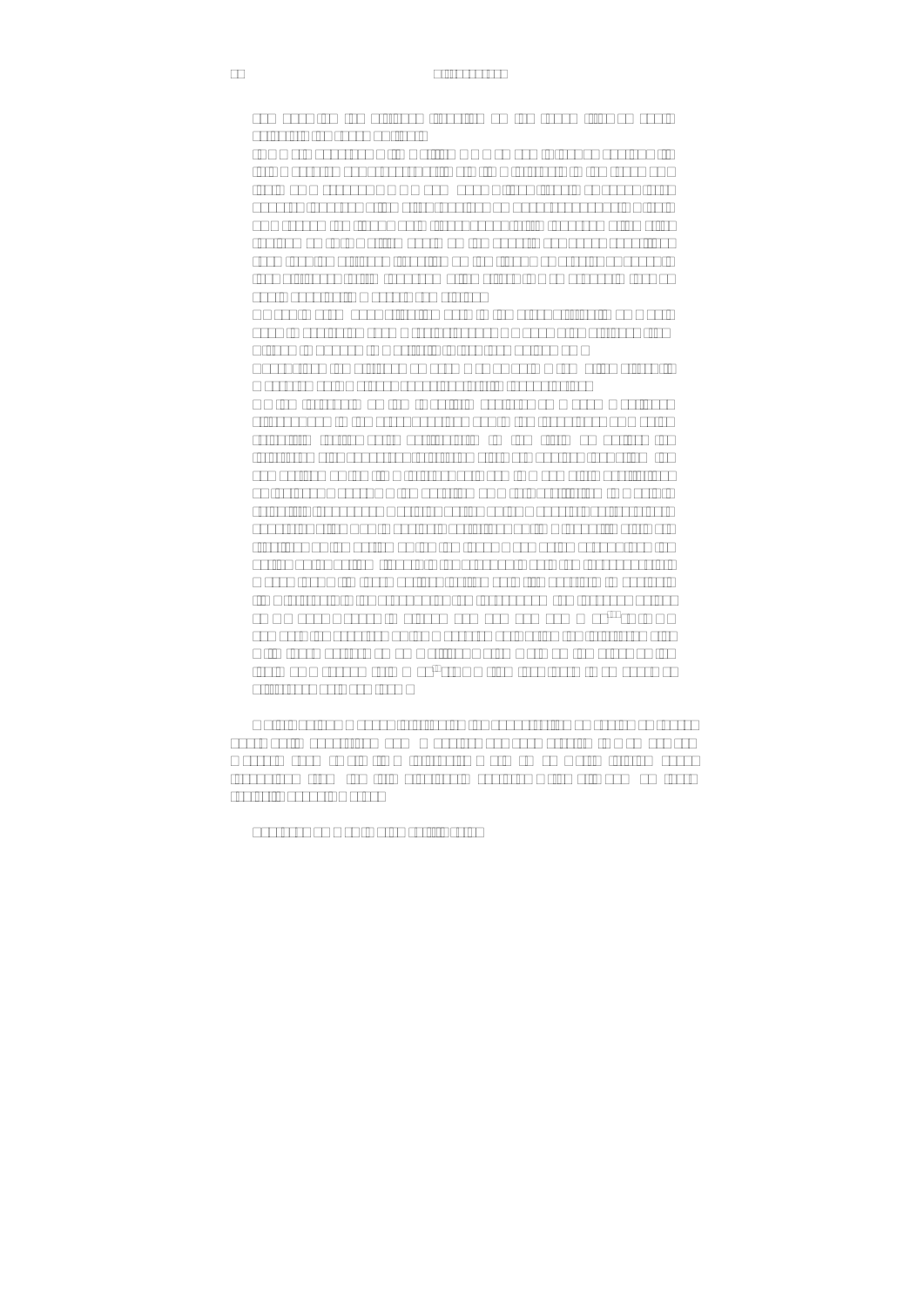Well, Argus, if you'll excuse me, I'd like to explain the operation of the interferometer, because, as you know, I had the opportunity to assemble and use these instruments at the optics classes I gave at the Faculty.

I think that the best thing to do will be to present an apparatus which was simultaneously proposed by two physicists and, as result, bears their names. It's the interferometer of Mach and Zehnder, being that the basic operation of all the interferometers of this type follows a process in every way similar to this.

This apparatus is composed of a stable light source and a set of mirrors supported on a base with a high degree of stability. If the stability of the optical platform, where the mirrors and other optical devices are supported is not good, nothing can be observed due to the tremor of the fringes that appear and disappear in a perfectly random manner. In the drawing I'm going to do, for the sake of simplification, only the mirrors and the light emitting source will be indicated.

 And so, aided by Argus, he began to draw the diagram I reproduce below:



Figure 1-4: Mach-Zehnder interferometer with approximately equal paths.

After drawing the figure, Fabrus continued:

As you can see, the light wave emitted by the source arrives at a halfsilvered mirror, represented as dotted lines. As we know, a halfsilvered mirror is only partially mirrored so that one part of the light is reflected and the other is transmitted. In this case, the reflection and transmission coefficients are the same. This means that in practice half the light is reflected and the other half is transmitted.